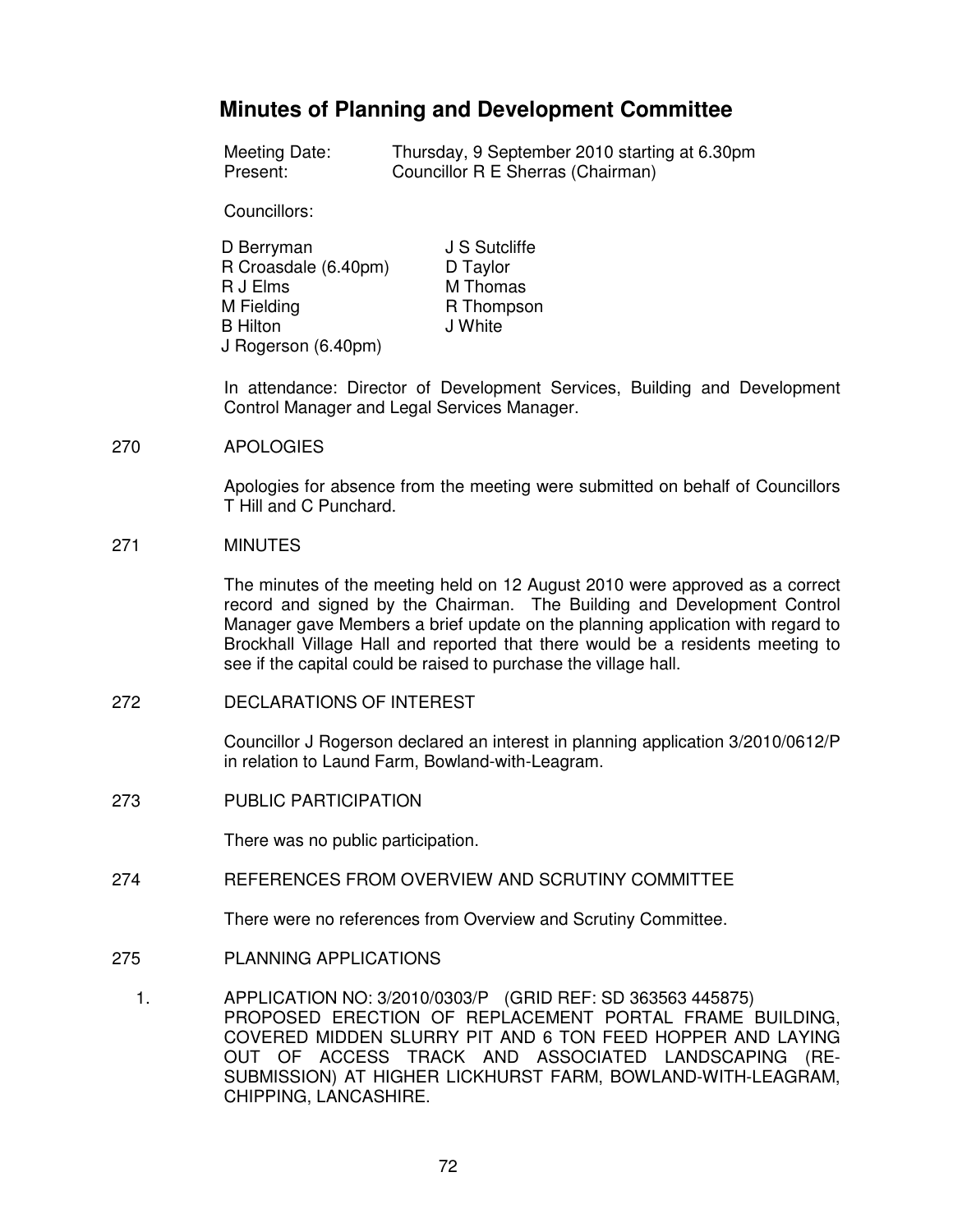The Building and Development Control Manager that the Parish Council had no objections.

GRANTED subject to the following condition(s):

1. The development must be begun not later than the expiration of three years beginning with the date of this permission.

 REASON: Required to be imposed pursuant to Section 91 of the Town and Country Planning Act 1990.

2. The permission shall relate to the development as shown on Plan Reference No's LOWE/03 Dwg 01D, LOWE/03 Dwg 02A, LOWE/03 Dwg 03A and LOWE/03 Dwg 04A.

 REASON: For the avoidance of doubt and to ensure that the development is carried out in accordance with the submitted plans.

3. Precise specifications or samples of the materials to be used for the walls and roof of the approved building, including their colour and texture, shall have been submitted to and approved by the Local Planning Authority before their use in the proposed works.

 REASON: In order that the Local Planning Authority may ensure that the materials to be used are appropriate to the locality in accordance with Policies G1 and ENV1 of the Ribble Valley Districtwide Local Plan ensuring a satisfactory standard of appearance given the location of the site within the Forest of Bowland Area of Outstanding Natural Beauty.

4. Unless otherwise agreed in writing with the Local Planning Authority the development shall be carried out in strict accordance with the recommendations of the bat survey and report submitted with the application dated 16 June 2009.

 REASON: To comply with policies G1 and ENV7 of the Ribble Valley Districtwide Local Plan ensuring that no species/habitat protected by the Wildlife and Countryside Act 1981 are destroyed.

5. Prior to commencement of any site works, including delivery of building materials and excavations for foundations or services all trees within the nearby vicinity to remain shall be protected in accordance with the BS5837 [Trees in Relation to Construction] and which shall be agreed in writing.

The root protection zone shall be  $12 \times$  the DBH and must cover at least the entire branch spread of the trees, [the area of the root soil environment from the trunk to the edge of the branch spread] and shall remain in place until all building work has been completed and all excess materials have been removed from site including soil/spoil and rubble.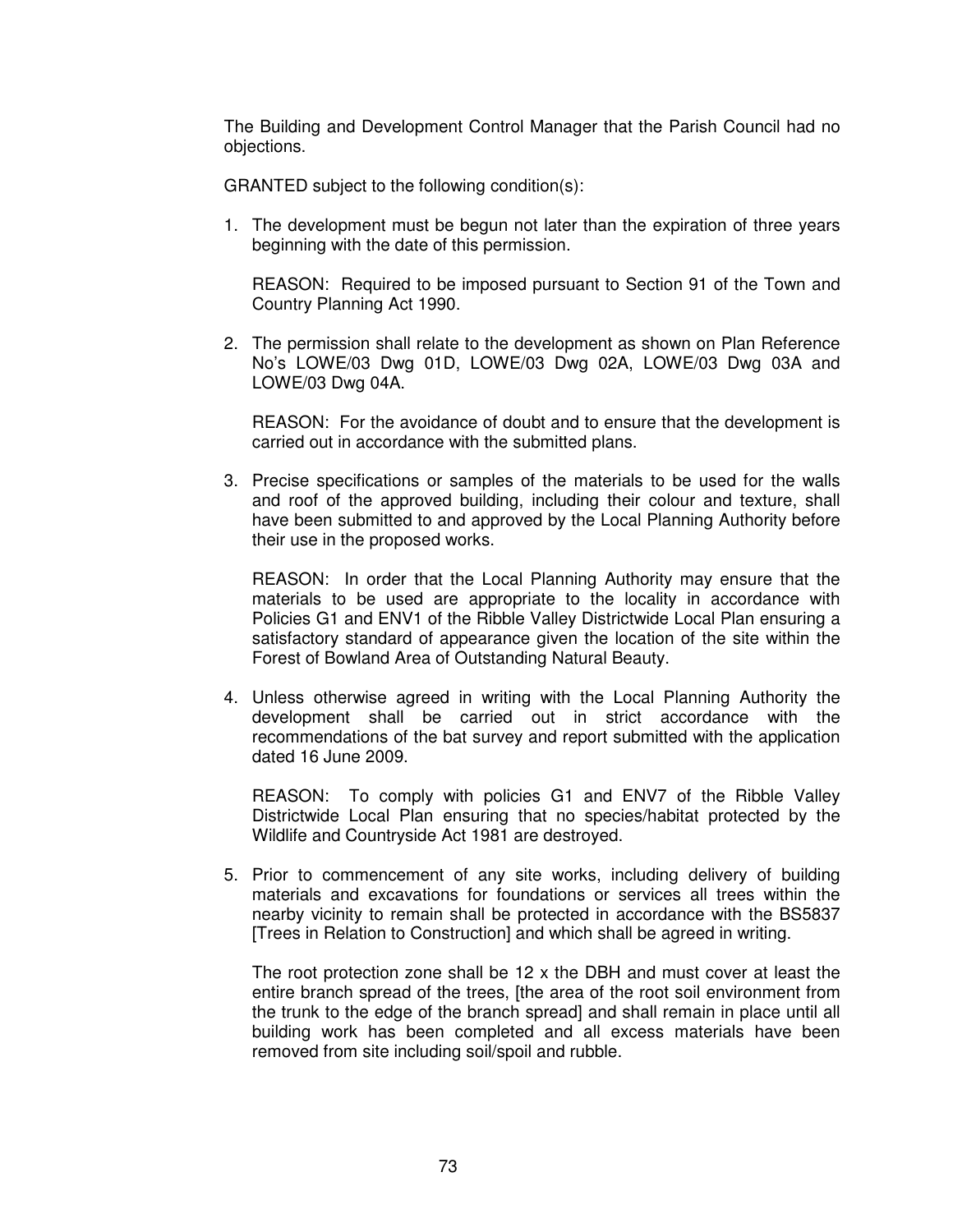During the building works no excavations or changes in ground levels shall take place and no building materials/spoil/soil/rubble shall be stored or redistributed within the protection zone, in addition no impermeable surfacing shall be constructed within the protection zone.

 No tree surgery or pruning shall be implemented with out prior written consent, which will only be granted when the local authority is satisfied that it is necessary, will be in accordance with BS3998 for tree work and carried out by an approved arboricultural contractor.

 REASON: In order to ensure that any trees affected by development and considered to be of visual, historic or botanical value are afforded maximum physical protection from the adverse affects of development, and in order to comply with planning policies G1 and ENV13 of the District Wide Local Plan.

6. The development hereby permitted shall not be commenced until details of the landscaping of the site, including wherever possible the retention of existing trees, have been submitted to, and approved in writing by, the Local Planning Authority. The scheme shall indicate, as appropriate, the types and numbers of trees and shrubs, their distribution on site, those areas to be seeded, turfed, paved or hard landscaped, including details of any changes of level or landform and the types and details of all fencing and screening.

 The approved landscaping scheme shall be implemented in the first planting season following occupation or use of the development, whether in whole or part and shall be maintained thereafter for a period of not less than 5 years to the satisfaction of the Local Planning Authority. This maintenance shall include the replacement of any tree or shrub which is removed, or dies, or is seriously damaged, or becomes seriously diseased, by a species of similar size to those originally planted.

 REASON: In the interests of the amenity of the area and to comply with Policy G1 of the Ribble Valley Districtwide Local Plan.

7. This permission shall be implemented in accordance with the proposal as amended by letter and plan received on the 13 August 2010.

 REASON: For the avoidance of doubt since the proposal was the subject of agreed amendments.

8. Within 3 months of the building works hereby approved being completed the existing agricultural buildings indicated on the approved plans to be demolished, shall be demolished.

REASON: Permission would not have been given for the proposed development but for the fact that the existing buildings are redundant.

## INFORMATIVES

Consent of the Environment Agency is required prior to the discharge of effluent to surface or underground waters. Consent will only be considered if discharge to the foul sewer is not practicable, in which case the applicant should consider: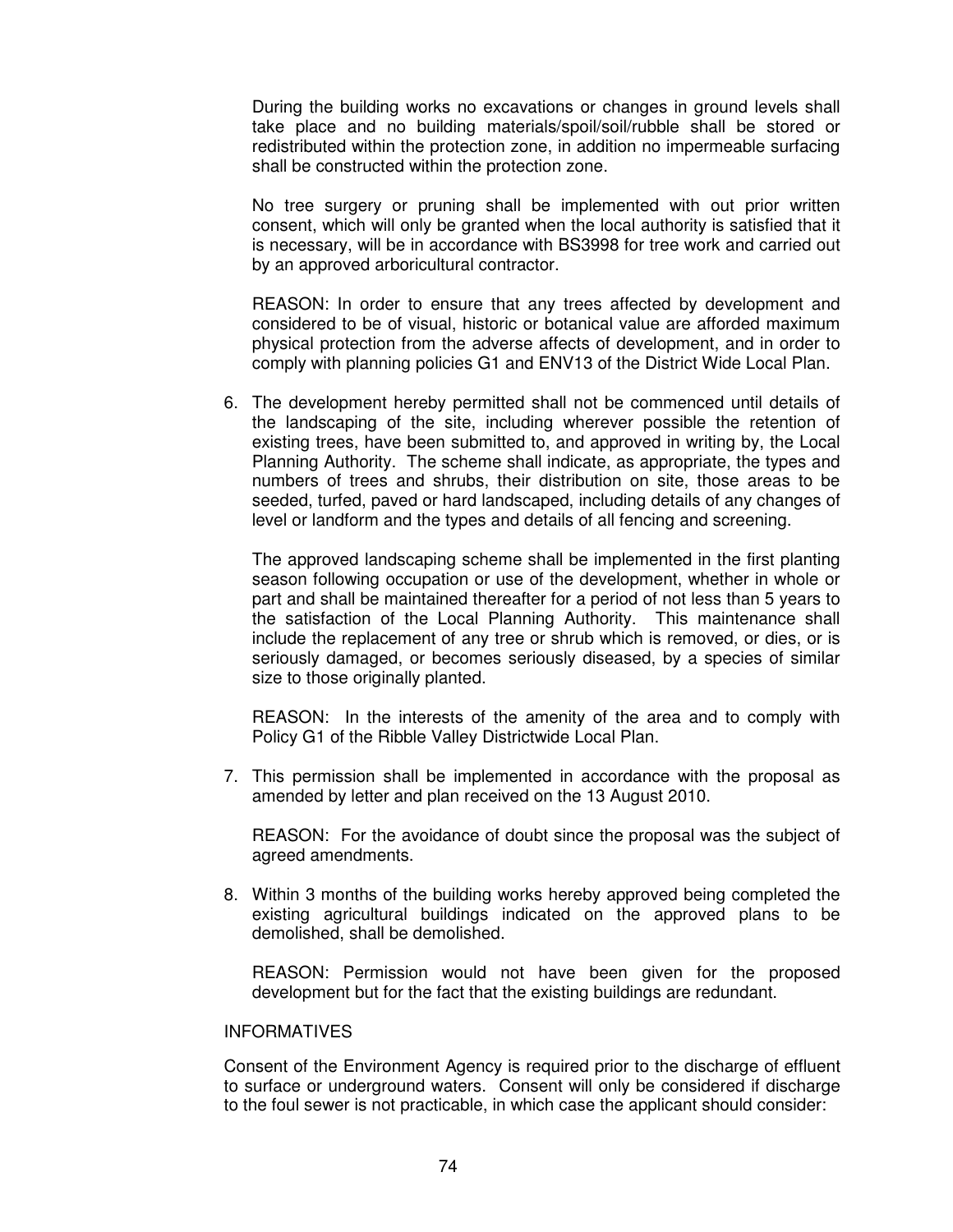- (i) Construction of a soakaway area with no residual discharge to watercourse.
- (ii) Construction of a soakaway area with a high level overflow discharging to watercourse.

Direct discharge to watercourse which will only be considered where options (i) and (ii) are impracticable. The applicant should be advised to contact the Environment Agency, Area Planning Liaison Officer, Lutra House, Dodd Way, Off Seedlee Road, Walton Summit, Bamber Bridge, Preston PR5 8BX for any option not involving discharge to foul sewer.

The below ground slurry tank must comply with the Water Resources (Silage, Slurry and Agricultural Fuel Oil) Regulations 2010. Further guidance on the construction of slurry reception pits and in-situ or above-ground slurry stores or tanks is available on the following website www.environmentagency.gov.uk/static/documents/Business/SSAFO\_Factsheet\_1.pdf

Under the terms of the Water Resources Act 1991, the prior written consent of the Environment Agency may be required for any discharge of sewage or trade effluent into water including groundwater and may be required for any discharge of surface water liable to contamination of such controlled waters or for any discharge of sewage or trade effluent from buildings or fixed plant or into waters which are not controlled waters. Such consents must comply with the requirements of the Groundwater Regulations 1998 including prior investigation, technical precautions and requisite surveillance and may be withheld. (Controlled waters include rivers, streams, groundwater, reservoirs, estuaries and coastal waters).

The proposed covered midden does not fall under the Water Resources (Silage, Slurry and Agricultural Fuel Oil) Regulations 2010. The applicant must notify the Environment Agency at least 14 days before the new/altered structure is brought into use using Form WQE3.

The Council considers that the proposed midden and the front elevation of the portal frame building shall be faced in natural stone, given their location within the AONB.

 2. APPLICATION NO: 3/2010/0424/P (GRID REF: SD 368478 432571) PROPOSED 2 NO NEW DWELLINGS WITHIN THE GROUNDS OF CLAYTON MANOR, WILPSHIRE

> The Building and Development Control Manager reported that the County Surveyor had no objections. DEFERRED for further clarification on levels.

> (Mr Heaton spoke in favour of the above application. Mr Hitchen spoke against the above application).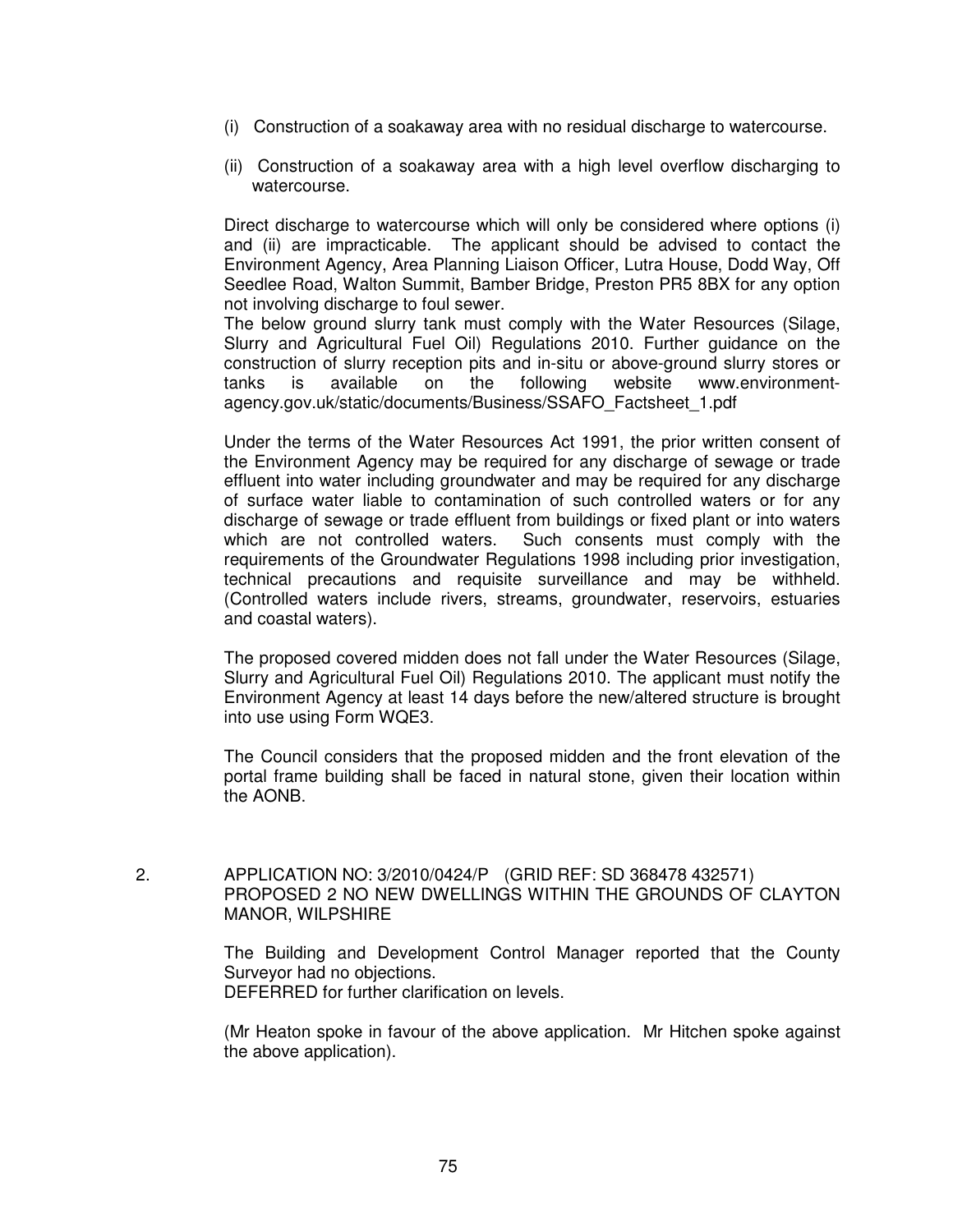3. APPLICATION NO: 3/2010/0589/P (GRID REF: SD 369649 450440) APPLICATION TO REMOVE CONDITION NO. 5 OF PLANNING CONSENT 3/2008/0091/P, TO ALLOW THE HOLIDAY LET TO BE SOLD AS A SEPARATE PROPERTY AT DEERSTONES, NEWTON-IN-BOWLAND, LANCASHIRE

GRANTED and that Condition 5 is removed.

 4. APPLICATION NO: 3/2010/0599/P (GRID REF: SD 359508 435242) REPLACEMENT PORCH, NEW GABLE ELEVATION WINDOWS, NEW VELUX ROOF WINDOWS AND NEW SLIDING DOORS IN ADJUSTED OPENING INVOLVING VARIATION TO PORCH AND CHANGE TO WINDOWS ON SIDE ELEVATION (RE-SUBMISSION) AT OAK TREE FARM BARN, PRESTON ROAD, LONGRIDGE, LANCASHIRE, PR3 3BL.

DEFERRED for further clarification.

(Mr Riding spoke against the above application).

(Councillor Rogerson left the meeting).

 5. APPLICATION NO: 3/2010/0612/P (GRID REF: SD 362758 444580) CHANGE OF USE AND RE-BUILD FROM AN AGRICULTURAL STORAGE BUILDING TO AN EDUCATION BUILDING FOR FARM VISITS AT LAUND FARM, BOWLAND-WITH-LEAGRAM, CHIPPING, LANCASHIRE

> The Building and Development Control Manager reported that the Parish Council had no objections.

GRANTED subject to the following condition(s):

1. The development must be begun no later than the expiration of three years beginning with the date of this permission.

 REASON: Required to be imposed in pursuance to Section 91 of the Town and Country Planning Act 1990.

2. The permission shall relate to the development as shown on Plan Drawing No's 189/201 and 189/202.

 REASON: For the avoidance of doubt and to ensure that the development is carried out in accordance with the submitted plans.

3. Precise specifications and samples of walling and roofing materials and details of any window and door surrounds including materials to be used shall have been submitted to and approved in writing by the Local Planning Authority before their use in the proposed works.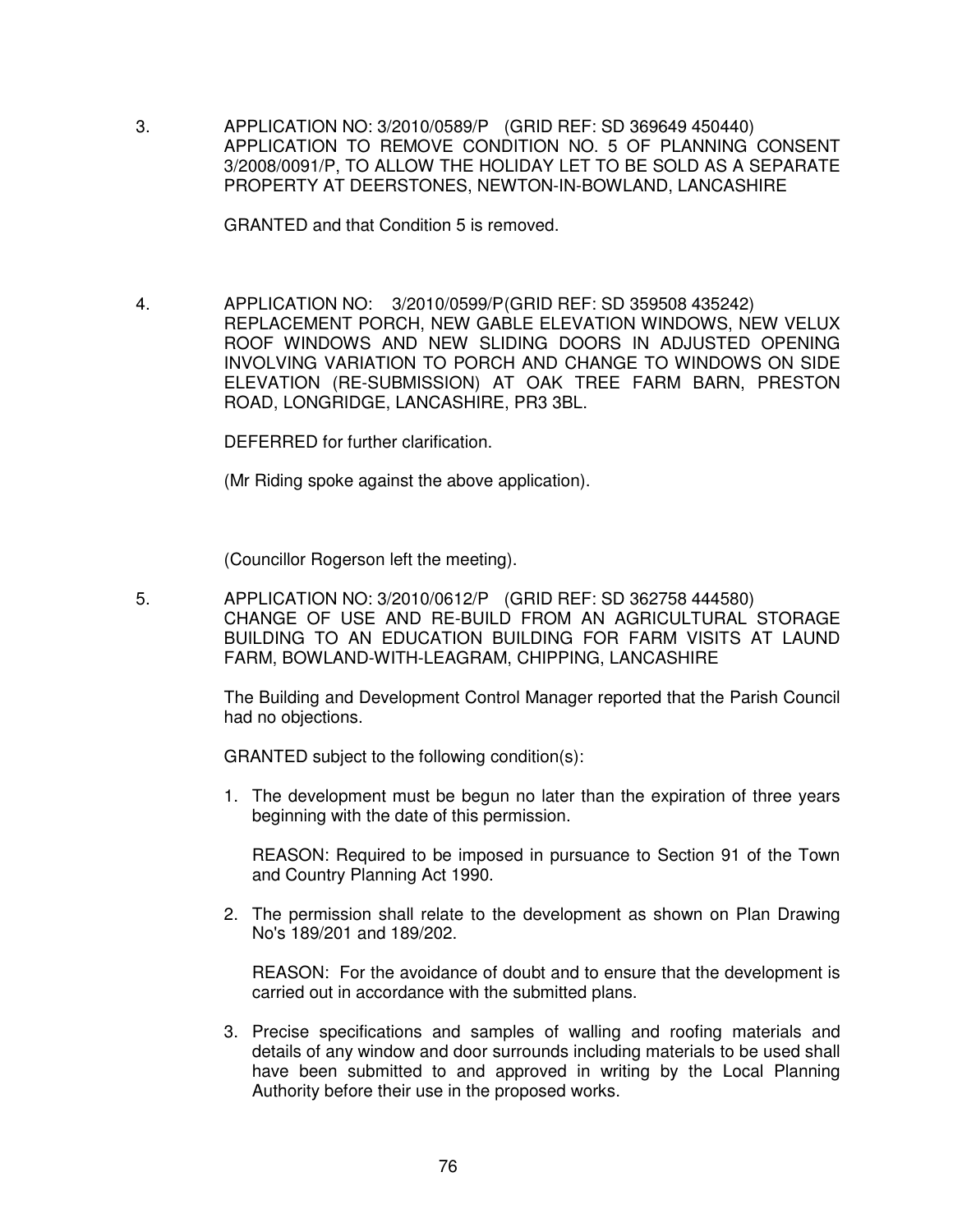REASON: In order that the Local Planning Authority may ensure that the materials to be used are appropriate to the locality in accordance with Policy G1 of the Ribble Valley Districtwide Local Plan.

4. All doors and windows shall be in timber and retained as such in perpetuity.

 REASON: To comply with Policies G1 and ENV1 of the Ribble Valley Districtwide Local Plan to ensure a satisfactory standard of appearance in the interests of visual amenity.

5. Unless otherwise agreed in writing with the Local Planning Authority the development shall be carried out in strict accordance with the recommendations of the bat survey and report submitted with the application dated 21 July 2010. Should bats be found, all work shall cease until further advice has been sought from a licensed ecologist.

 REASON: To comply with policies G1 and ENV7 of the Ribble Valley Districtwide Local Plan ensuring that no species/habitat protected by the Wildlife and Countryside Act 1981 are destroyed.

(Councillor Rogerson returned to the meeting).

 6. APPLICATION NO: 3/2010/0626/P (GRID REF: SD 377647 435644) CONVERSION OF FORMER COACH HOUSE TO A TWO-BEDROOM RESIDENTIAL DWELLING AT THE COACH HOUSE, HIGHER TRAPP FARM, TRAPP LANE, SIMONSTONE, LANCASHIRE

GRANTED subject to the following condition(s):

1. The development must be begun not later than the expiration of three years beginning with the date of this permission.

 REASON: Required to be imposed pursuant to Section 91 of the Town and Country Planning Act 1990.

2. The permission shall relate to the development as shown on Plan Drawing No's 10.12/04 Rev. A, 10.12/05 Rev. A, 10.12/06 Rev. A and 10.12/07 Rev. A.

 REASON: For the avoidance of doubt and to ensure that the development is carried out in accordance with the submitted plans.

3. Precise specifications and samples of walling and roofing materials and details of any window and door surrounds including materials to be used shall have been submitted to and approved in writing by the Local Planning Authority before their use in the proposed works.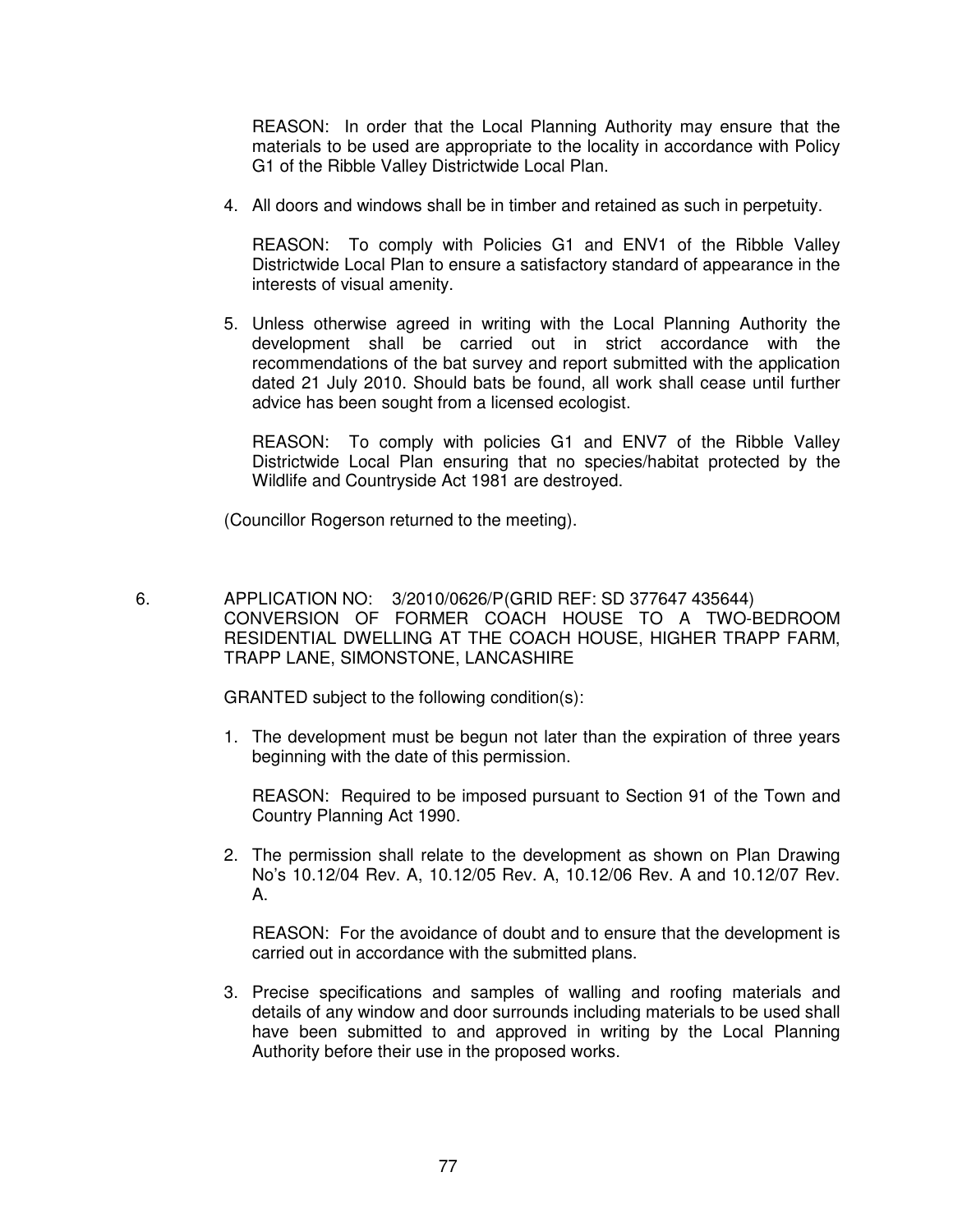REASON: In order that the Local Planning Authority may ensure that the materials to be used are appropriate to the locality in accordance with Policy G1 of the Ribble Valley Districtwide Local Plan.

4. Notwithstanding the details shown upon the approved plans, the proposed Velux roof lights shall be of the Conservation Type, recessed with a flush fitting, details of which shall be further submitted to and approved by the Local Planning Authority before development commences upon the site.

 REASON: In the interests of visual amenity in order to retain the character of the barn and to comply with Policies G1, H16 and H17 of the Ribble Valley Districtwide Local Plan.

5. The conversion hereby approved shall be completed with all the windows in the north west facing elevation being obscure glazed, details of which shall be submitted to, and agreed in writing, by the Local Planning Authority before development commences (the two large windows shall be fixed, with the smaller windows fitted with restrictors limiting the degree of opening of each opening light to not more than 45°. Thereafter it shall be maintained in that condition in perpetuity to the satisfaction of the Local Planning Authority.

 REASON: In order to protect nearby residential amenity in accordance with Policy G1 of the Ribble Valley Districtwide Local Plan.

6. Notwithstanding the provisions of the Town and Country Planning General Permitted Development Order 2008 (or any order revoking or re-enacting that Order) any future extensions or external alterations to the dwelling, including any development within the curtilage, hard standing or fences, as defined in Schedule 2 Part 1 Classes A to H, and Part II Class A, shall not be carried out without the formal consent of the Local Planning Authority.

 REASON: In order that the Local Planning Authority shall retain effective control over the development to ensure compliance with Policies G1, H16 and H17 of the Ribble Valley Districtwide Local Plan.

7. All doors and windows shall be in timber and retained as such in perpetuity.

 REASON: To comply with Policies G1, H16 and H17 of the Ribble Valley Districtwide Local Plan to ensure a satisfactory standard of appearance in the interests of visual amenity.

8. Unless otherwise agreed in writing with the Local Planning Authority the development shall be carried out in strict accordance with the recommendations of the bat survey and report submitted with the application dated 1 July 2010. Demolition and development work shall be implemented in accordance with the details of mitigation measures included in the mitigation notes attached to the protected species survey.

 REASON: To comply with policies G1 and ENV7 of the Ribble Valley Districtwide Local Plan ensuring that no species/habitat protected by the Wildlife and Countryside Act 1981 are destroyed.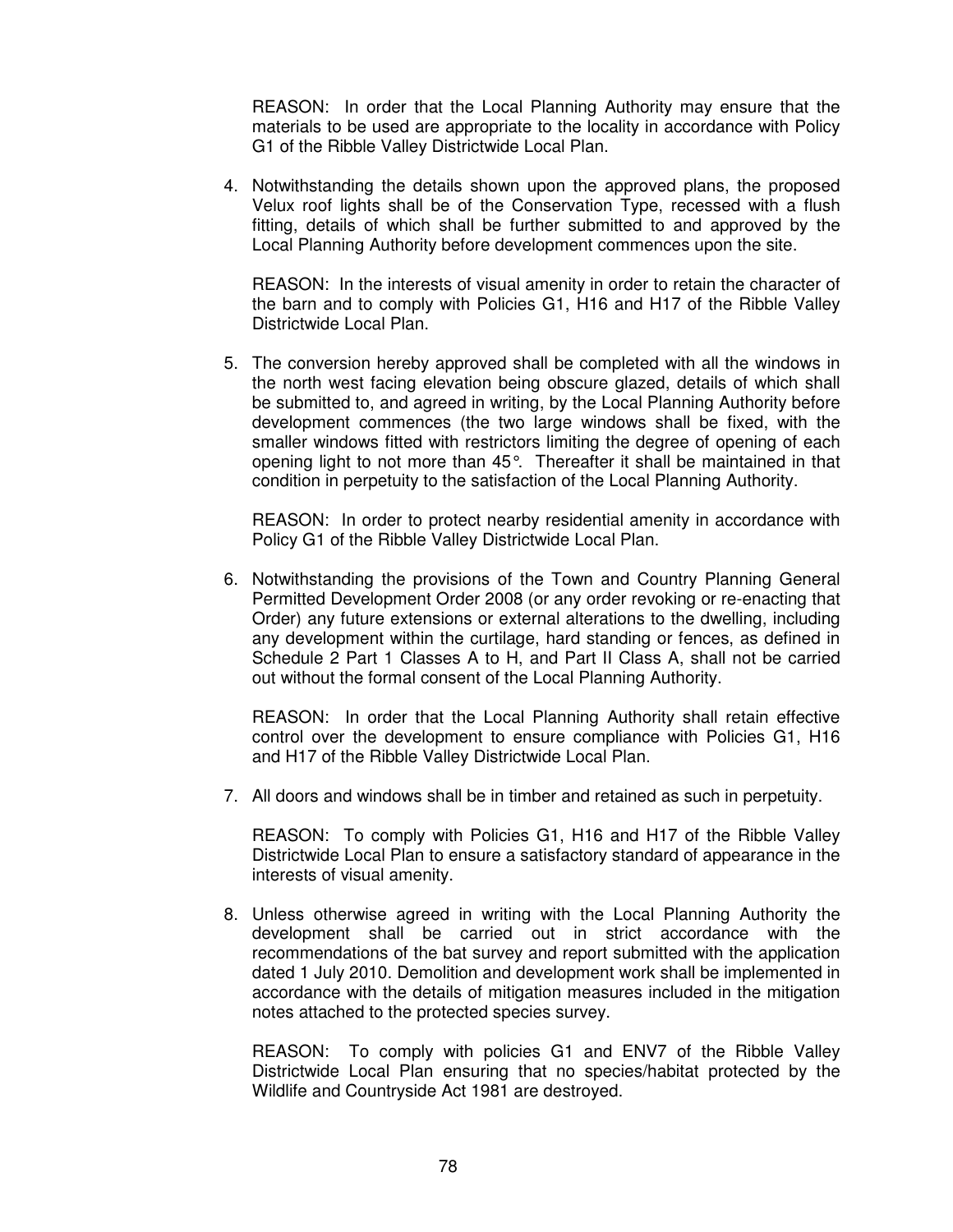9. No development approved by this permission shall be commenced until a scheme for the disposal of foul and surface waters has been approved by the Local Planning Authority. Such a scheme shall be constructed and Such a scheme shall be constructed and completed in accordance with the approved plans.

 REASON: To ensure a satisfactory means of drainage in accordance with Policy G1 of the Ribble Valley Districtwide Local Plan.

 7. APPLICATION NO: 3/2010/0659/P (GRID REF: SD 365069 435282) APPLICATION FOR THE RENEWAL OF PLANNING CONSENT 3/2007/0701, FOR A FIRST FLOOR EXTENSION ABOVE AN EXISTING GARAGE AND UTILITY ROOM AT 22 WATER STREET, RIBCHESTER, LANCASHIRE, PR3 3YJ.

> The Building and Development Control Manager reported an additional letter of objection.

GRANTED subject to the following condition(s):

1. The development must be begun not later than the expiration of three years beginning with the date of this permission.

REASON: Required to be imposed pursuant to Section 91 of the Town and Country Planning Act 1990.

2. The permission shall relate to the development as shown on Plan Drawing number 616 SK 01E.

REASON: For the avoidance of doubt and to ensure that the development is carried out in accordance with the previously approved plans.

3. Precise specifications and samples of walling and roofing materials and details of any window and door surrounds including materials to be used shall have been submitted to and approved in writing by the Local Planning Authority before their use in the proposed works.

 REASON: In order that the Local Planning Authority may ensure that the materials to be used are appropriate to the locality in accordance with Policy G1 of the Ribble Valley Districtwide Local Plan and the adopted Supplementary Planning Guidance – "Extensions and Alterations to Dwellings".

4. The proposed garage/car port shall be for private and domestic purposes only and no trade or business whatsoever shall be carried out from within the building.

 REASON: In order to safeguard nearby residential amenities as provided for within Policies G1 and H10 of the Ribble Valley Districtwide Local Plan and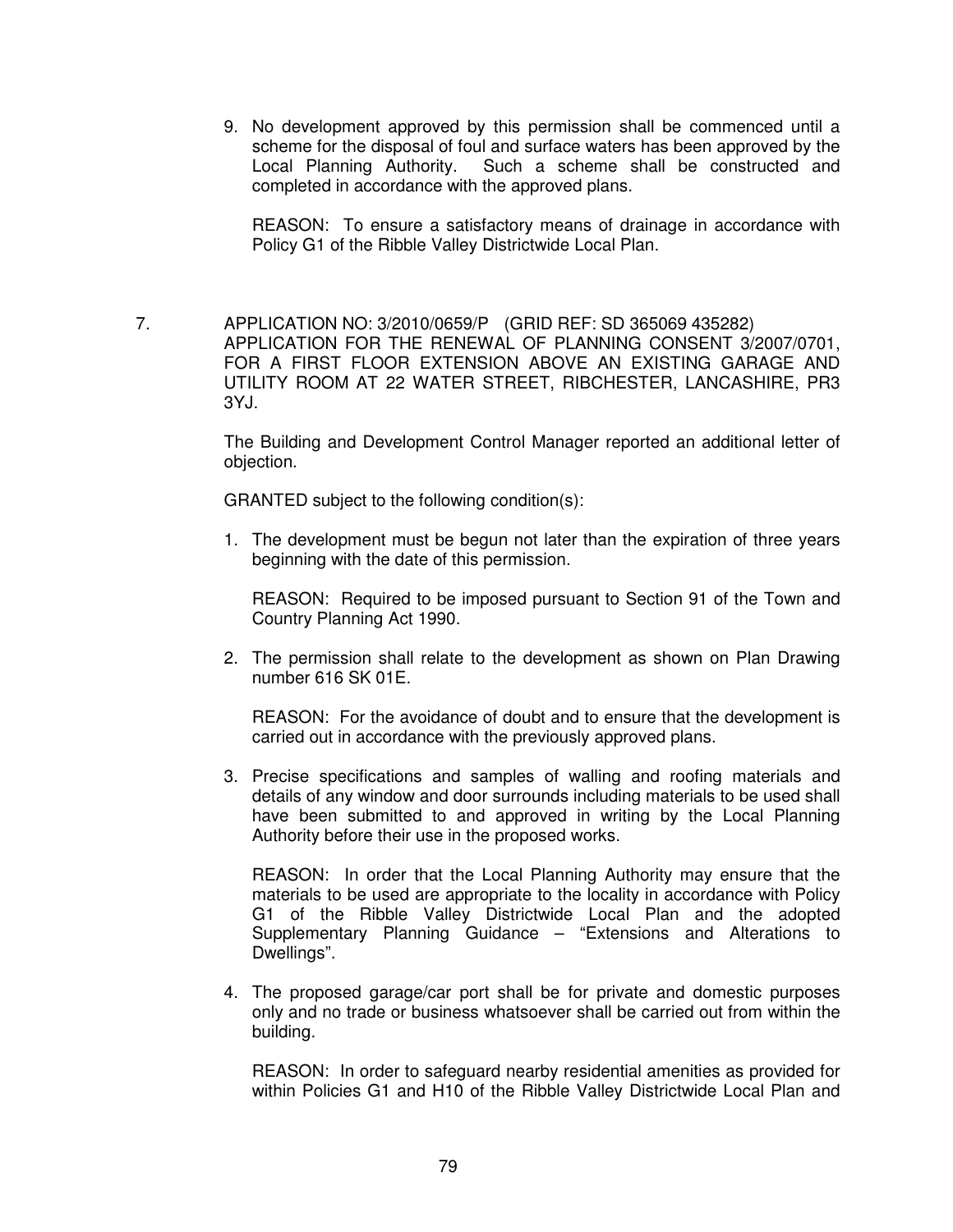the adopted Supplementary Planning Guidance "Extensions and Alterations to Dwellings".

5. The proposed garage shall not be used for any purpose (including any purpose ordinarily incidental to the enjoyment of the dwelling house as such) which would preclude its use for the parking of a private motor vehicle.

 REASON: In the interests of visual amenity and to facilitate adequate vehicle parking and/or turning facilities to serve the dwelling in accordance with Policy G1 of the Ribble Valley Districtwide Local Plan and the adopted Supplementary Planning Guidance "Extensions and Alterations to Dwellings".

6. Notwithstanding the submitted plans, there shall be no windows in the side elevation of the proposed extension at first floor level, and the building shall not be altered by the insertion of any window or doorway without the formal written permission of the Local Planning Authority.

 REASON: In order to safeguard nearby residential amenity in accordance with Policies G1 and H10 of the Ribble Valley Districtwide Local Plan and the adopted Supplementary Planning Guidance –"Extensions and Alterations to Dwellings".

7. The windows in the rear elevation of the extension at first floor level shall be obscure glazed to the satisfaction of the Local Planning Authority and remain in that manner in perpetuity.

 REASON: In order to protect nearby residential amenity as required by with Policies G1 and H10 of the Ribble Valley Districtwide Local Plan and the adopted Supplementary Planning Guidance - "Extensions and Alterations to Dwellings".

 8. APPLICATION NO: 3/2010/0305/P(GRID REF: SD 375889 445842) PROPOSED CONVERSION OF METHODIST CHAPEL INTO SIX ONE AND TWO BEDROOM AFFORDABLE FLATS INCLUDING PROVISION OF ADDITIONAL AMENITY AND CAR PARKING SPACE AT METHODIST CHAPEL, LOWER CHAPEL LANE, GRINDLETON

REFUSED for the following reason(s):

1. The proposal, by virtue of the additional dwellings would result in conditions detrimental to highway safety due to the substandard junction arrangement and lack of off street parking and as such be contrary to Policy G1 of the Ribble Valley Districtwide Local Plan.

(Mr Wilcock spoke against the above application).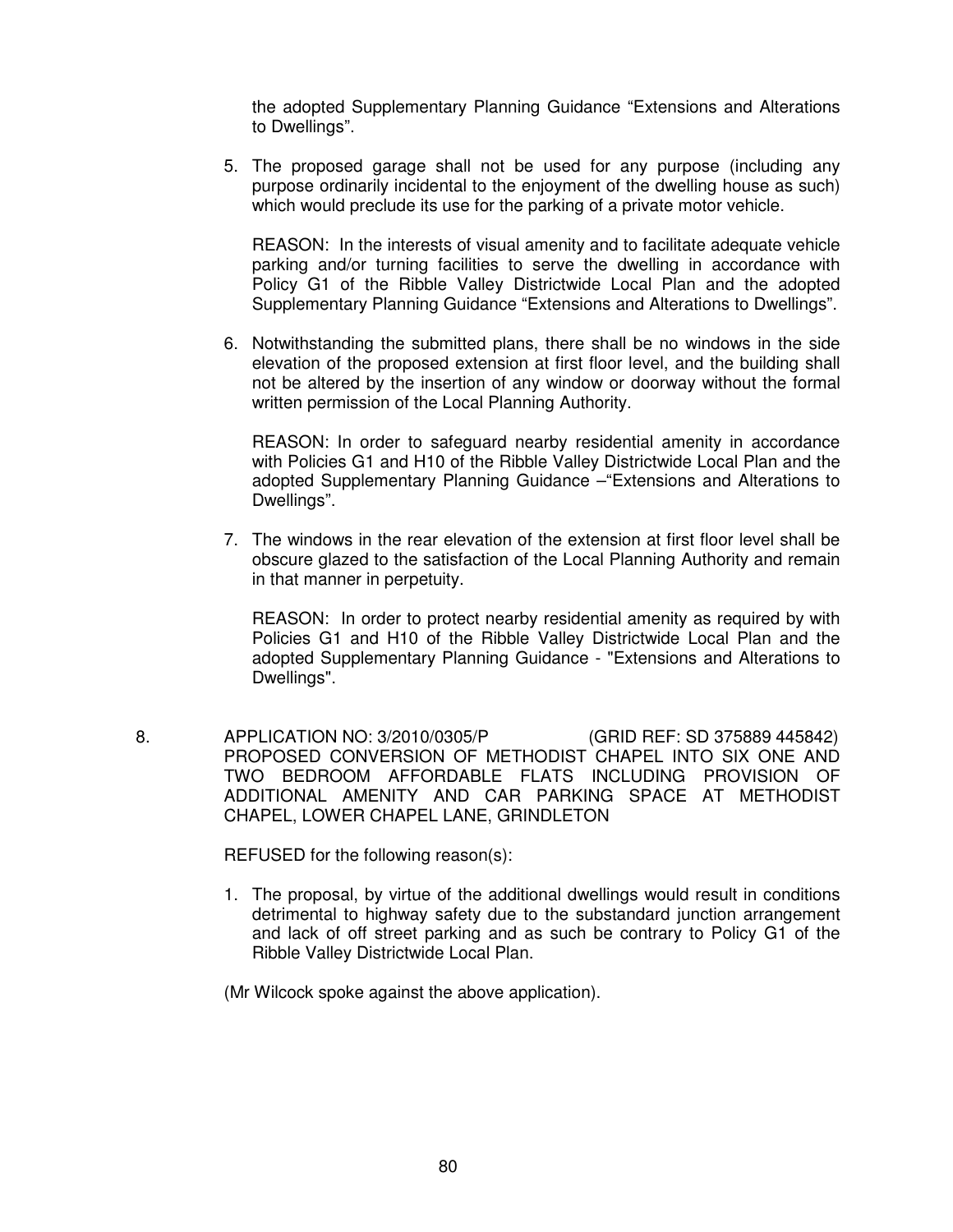9. APPLICATION NO: 3/2010/0573/P (GRID REF: SD 372810 437885) PROPOSED APPLICATION TO MODIFY CONDITION 15 RELATING TO A UNILATERAL UNDERTAKING AND TO MODIFY CONDITION 16 TO ALLOW THE PROPERTY TO BE USED AS A PERMANENT RESIDENTIAL ACCOMMODATION AT PEAR TREE COTTAGE, BROOK HOUSE FARM, MITTON ROAD, WHALLEY

> That Committee be MINDED TO APPROVE the application subject to the following conditions and therefore DEFER AND DELEGATE to the Director of Development Services to negotiate the satisfactory completion of a Section 106 Agreement to specify the revisions to the existing unilateral undertaking in respect of Pear Tree Cottage.

> 1. This permission must be begun no later than the expiration of three years beginning with the date of this permission.

 REASON: Required to be imposed in pursuance to Section 91 of the Town and Country Planning Act 1990.

2. This permission in relation to access shall be implemented in accordance with the proposal as amended by letter and plan received on the 8 November 2002.

 REASON: For the avoidance of doubt since the proposal was the subject of agreed amendments.

3. Precise specifications or samples of walling and roofing materials and details of any surface materials to be used including their colour and texture shall have been submitted to and approved in writing by the Local Planning Authority before their use in the proposed works.

 REASON: In order that the Local Planning Authority may ensure that the materials to be used are appropriate to the locality in accordance with Policy G1 of the Ribble Valley Districtwide Local Plan.

4. Notwithstanding the provisions of the Town and Country Planning (General Permitted Development) Order 1995 (or any Order revoking or re-enacting that Order) any future extensions and/or alterations to the dwelling including any development within the curtilage as defined in Schedule 2 Part 1 Classes A to H shall not be carried out without the formal written consent of the Local Planning Authority.

 REASON: In the interests of the amenity of the area in accordance with Policies G1, and H17 and of the Ribble Valley Districtwide Local Plan.

5. Notwithstanding the provisions of the Town and Country Planning (General Permitted Development) Order 1995 (or any Order revoking or re-enacting that Order) any future additional structures, hard standing or fences as defined in Schedule 2 Part I Classes E, F and G, and Part II Class A, shall not be carried out without the formal consent of the Local Planning Authority.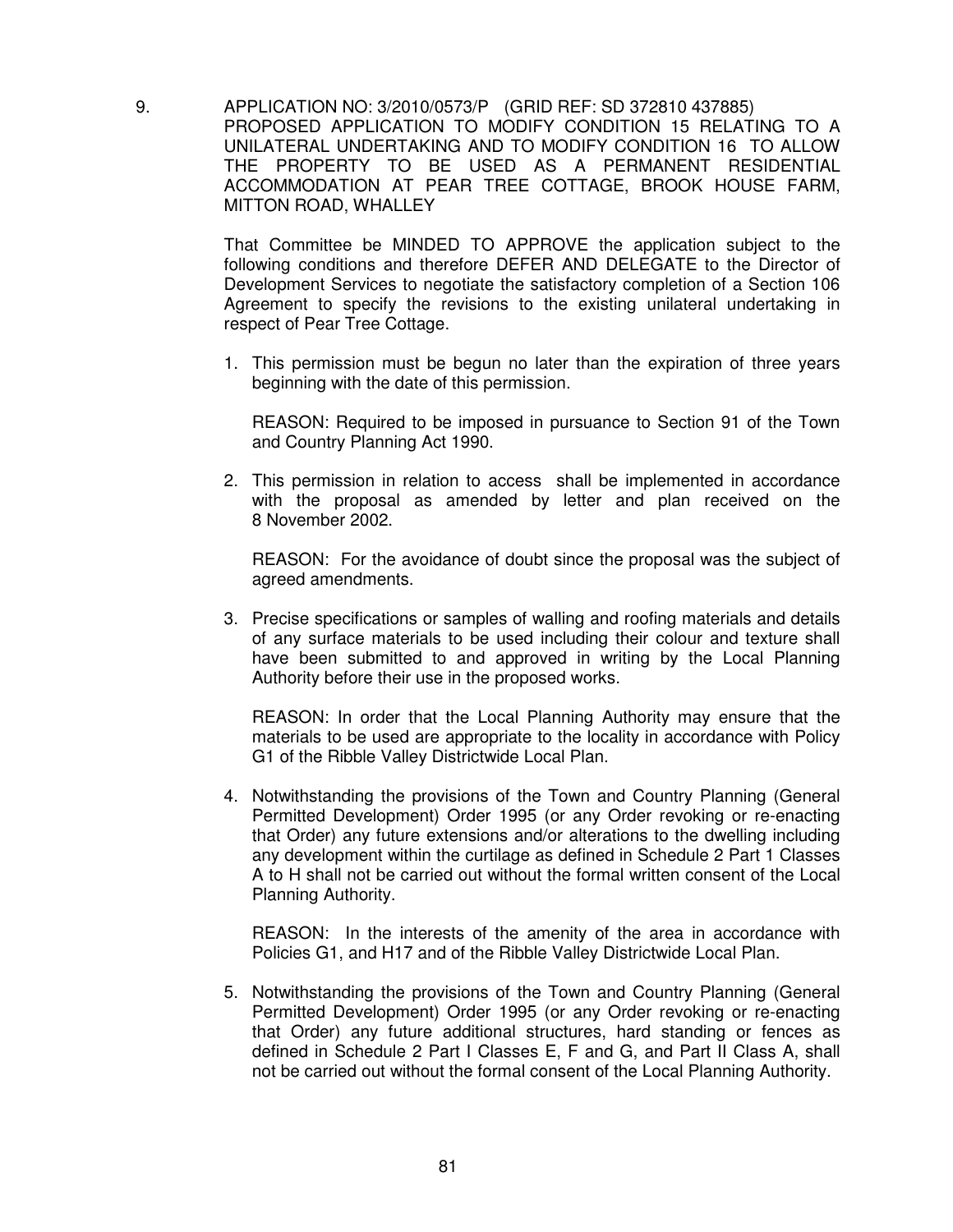REASON: In order that the Local Planning Authority shall retain effective control over the development in accordance with Policy G1 of the Ribble Valley Districtwide Local Plan and in the interests of safeguarding any adjacent residential amenity or visual amenity.

6. No works can begin until a survey has been conducted by a person, the identity of whom has been previously agreed in writing by the English Nature Species Protection Officer and the Local Planning Authority, to investigate whether the barn is utilised by bats or any other protected species, and the survey results passed to English Nature and the Local Planning Authority.

 If such use is established, a scheme for the protection of the species/habitat shall be submitted to and agreed in writing by English Nature and the Local Planning Authority before any work commences on site.

 REASON: To comply with Policies G1, ENV7 and H16 of the Ribble Valley Districtwide Local Plan ensuring that no species/habitat protected by the Wildlife and Countryside Act 1981 are destroyed.

7. All the external works of the development hereby permitted shall be completed before the expiration of three years from the date of this permission.

 REASON: In order that the Local Planning Authority retains effective control over the development and to ensure that there is no significant deterioration in the condition of the building contrary to Policies G1 and H16 of the Ribble Valley Districtwide Local Plan.

8. This permission shall relate to the proposed conversion in accordance with the structural survey submitted as part of the application and dated 6 February 2002. Any deviation from the survey may need to be the subject of a further planning application.

 REASON: To comply with Policies G1 and H16 of the Ribble Valley Districtwide Local Plan since the application is for the conversion of the building only.

9. Notwithstanding the details shown upon the approved plans, the proposed Velux roof lights shall be of the Conservation Type, recessed with a flush fitting, details of which shall be further submitted to and approved by the Local Planning Authority before development commences upon the site.

 REASON: In the interests of visual amenity in order to retain the character of the barn and to comply with Policies G1, H16 and H17 of the Ribble Valley Districtwide Local Plan.

10. Before any part of the development hereby approved is brought into use, the Mitton Road junction bell mouth shall be improved in accordance with the scheme to be agreed with the Local Planning Authority.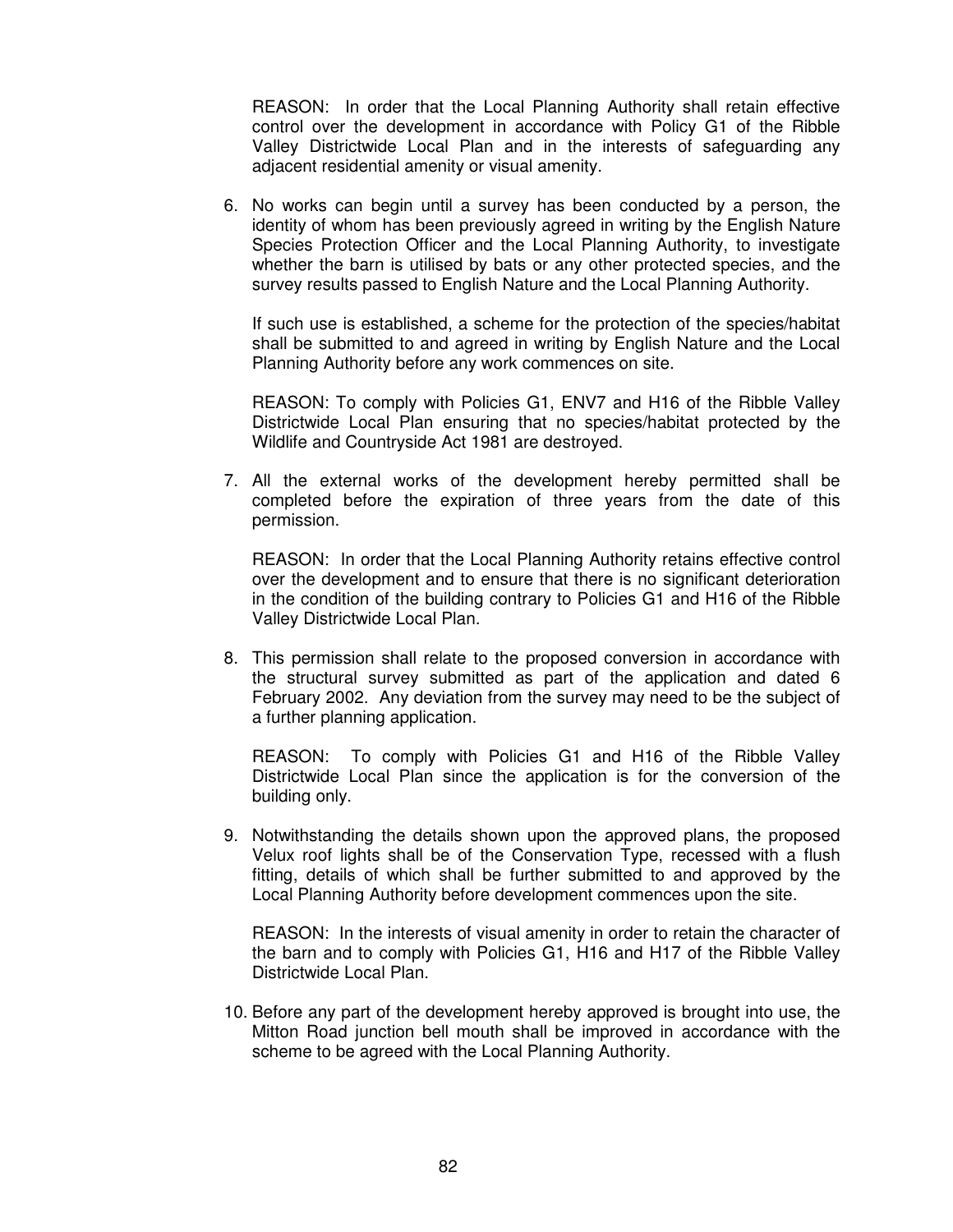REASON: To ensure that satisfaction access is provided to the site before the development hereby permitted becomes operative in accordance with Policy G1 of the Ribble Valley Districtwide Local Plan.

11. Before any part of the development hereby approved is first brought into use, a 1.5m minimum width surfaced footway shall be provided in permanent pavement materials along one side of the access road between Mitton Road and the residential units.

 REASON: In the interests of pedestrian safety in accordance with Policy G1 of the Ribble Valley Districtwide Local Plan.

12. There shall not, at any time in connection with this development, be any obstructions whatsoever above road level between the adjacent field boundaries and the nearside carriageway edge of Mitton Road within 150m either side of the centre line of the access road.

 REASON: To ensure adequate visibility at the street junction or side access in accordance with Policy G1 of the Ribble Valley Districtwide Local Plan.

13. No development approved by this permission shall be commenced until a scheme for the containment and storage of manure has been approved by the Local Planning Authority. Such a scheme shall be constructed and completed in accordance with approved plans.

 REASON: To prevent pollution of the water environment in accordance with Policy G1 of the Ribble Valley Districtwide Local Plan.

14. No work shall take place on the site until the applicant, or their agent or successors in title, has secured the making of a detailed record of the building. This must be carried out by a professionally qualified archaeological/building recording consultant or organisation in accordance with a written scheme of investigation which shall first have been submitted to and agreed in writing by the Local Planning Authority.

 REASON: To ensure and safeguard the recording and inspection of matters of archaeological/historical importance associated with the building in accordance with Policies G1, ENV14 and ENV15 of the Ribble Valley Districtwide Local Plan.

15. This permission shall be read in conjunction with the unilateral undertaking dated 4 October 2002 and Section 106 Agreement dated … which outlines that Pear Tree Cottage can be occupied as permanent residential accommodation.

 REASON: For the avoidance of doubt as the site is subject of a unilateral and Section 106 Agreement.

16. The unit(s) of accommodation shall not be let to or occupied by any one person or group of persons for a continuous period of longer than 3 months in any one year and in any event shall not be used as a permanent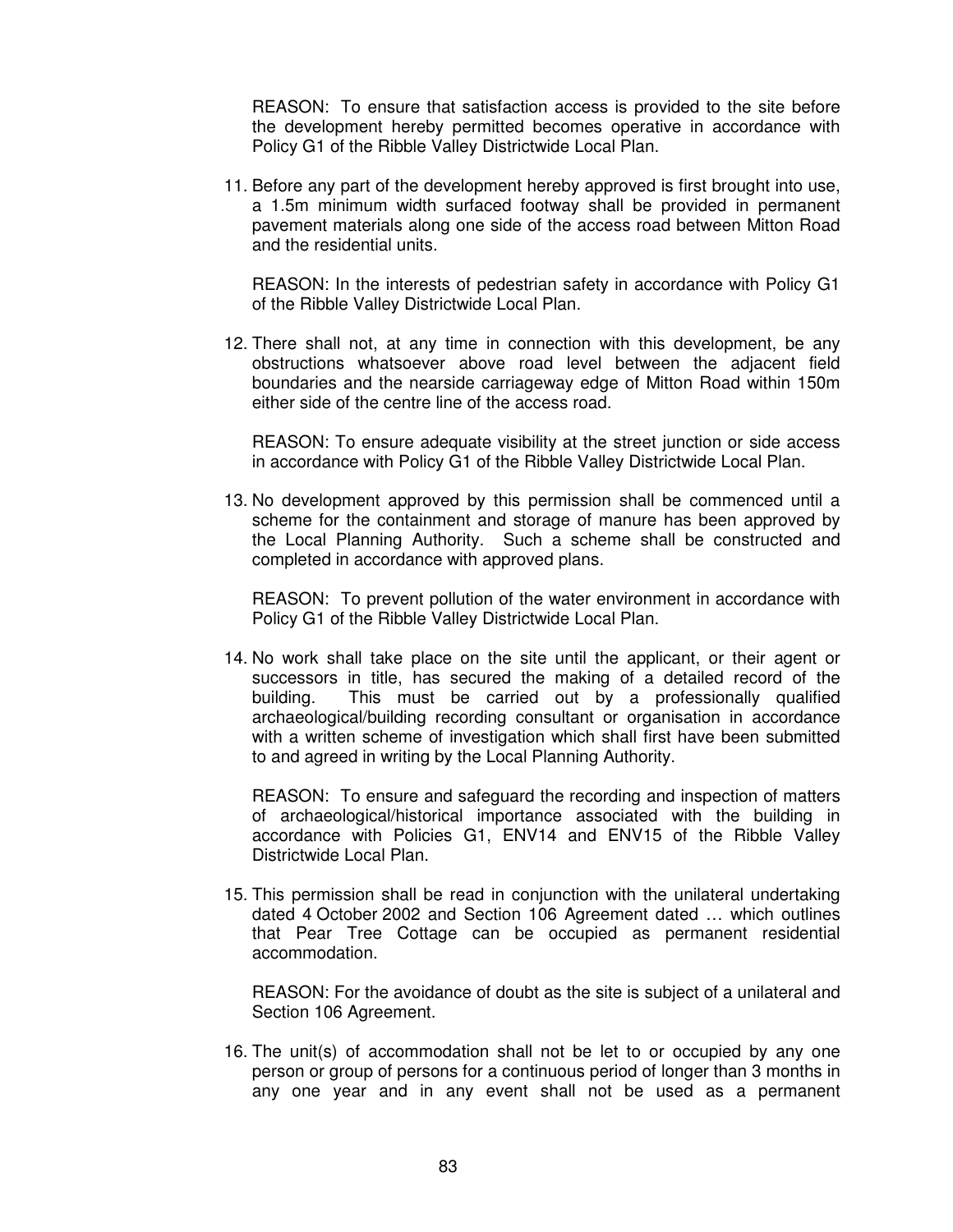accommodation. A register of such lettings shall be kept and made available to the Local Planning Authority to inspect on an annual basis. The unit of accommodation at Pear Tree Cottage shall be available for use as permanent residential accommodation.

 REASON: In order to comply with Policies G1, G5, ENV3, RT1 and RT3 of the Ribble Valley Districtwide Local Plan. The building is located in an area where the Local Planning Authority would not normally be minded to grant the use of building for a permanent residential accommodation.

17. The agricultural feed store building shall inure for the personal benefit of the Townson's and only retail seed/pet products and not for any other retail use within Part A1 of the Town and Country Planning Use Class Order.

 REASON: The Council would not normally seek to permit a retail use within this area other than exceptional circumstances in this case.

## NOTE(S):

- 1. This consent requires the construction, improvement or alteration of an access to the public highway. Under the Highways Act 1980 Section 184 the County Council as Highway Authority must specify the works to be carried out. Only the Highway Authority or a contractor approved by the Highway Authority can carry out these works and therefore before any access works can start you must contact the Environment Directorate for further information by telephoning Area Surveyor East 01254 823831 or writing to the Area Surveyor East, Lancashire County Council, Area Office, Riddings Lane, Whalley, Clitheroe BB7 9RW quoting the planning application number.
- 2. The granting of planning permission does not entitle a developer to obstruct a right of way and any proposed stopping up or diversion of a right of way should be the subject of an Order under the appropriate Act. Footpath numbers 2, 3 and 5 affects the site and footpath number 7 emerges at the boundary of the site.
- 3. The applicants attention is drawn to the Environment Agency letter dated 13 March 2002 which has been forwarded direct to the agent and he has advised of the need to comply with their requirements.
- 10. APPLICATION NO: 3/2009/0975/P (LBC) (GRID REF: SD 377641 448621) PROPOSED DEMOLITION OF TALL STONE BARN WITHIN THE CURTILAGE OF BOLTON PEEL FARM. THIS IS FOR SEVERE STRUCTURAL AND SAFETY REASONS AS THE BARN IS IN A DANGEROUS STATE AT BOLTON PEEL FARM, BOLTON-BY-BOWLAND

That the Director of Development Services be authorised to grant listed building consent for approval of demolition following referral of the application and proposed decision to the Secretary of State and subject to the following condition(s):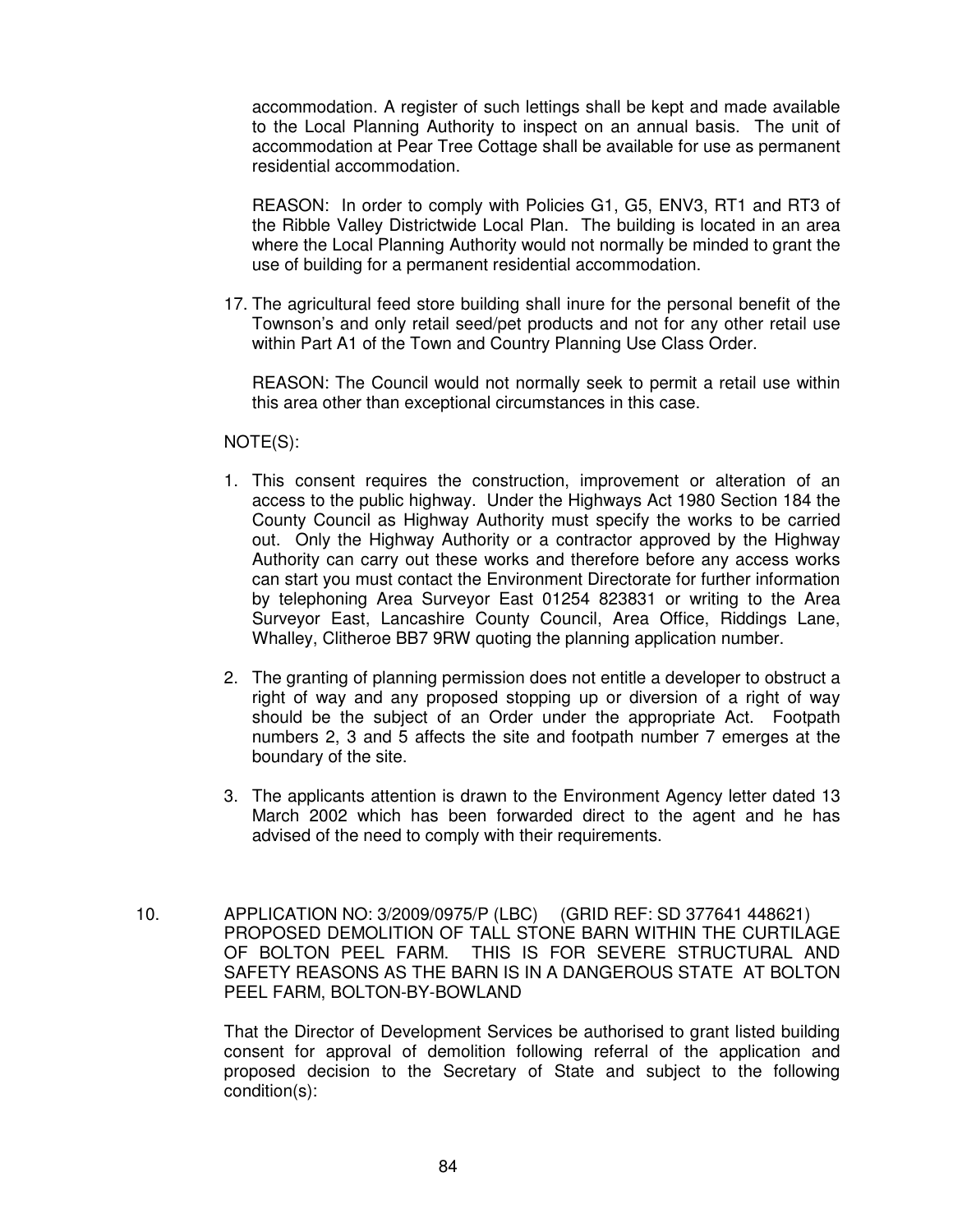1. The development must be begun no later than the expiration of three years beginning with the date of this permission.

 REASON: Required to be imposed in pursuance to Section 91 of the Town and Country Planning Act 1990.

2. All recommendations contained in paragraphs 5.1 and 5.2 shall be followed in accordance with the details submitted in the bat survey undertaken on 5 May 2010 by Envirotech.

 REASON: In order to minimise potential risk of harm to a protected species and to compensate for the loss of potential bat roosts.

3. No work shall take place on the site until the applicant, or their successors in title, has secured the implementation of a programme of building recording and analysis. This must be carried out in accordance with a written scheme of investigation, which must first have been submitted and agreed in writing by the Local Planning Authority.

 REASON: To ensure and safeguard the recording and inspection of matters of archaeological/historical importance associated with the building.

276 ITEMS DELEGATED TO DIRECTOR OF DEVELOPMENT SERVICES UNDER SCHEME OF DELEGATED POWERS AND

> The following proposals have been determined by the Director of Development Services under delegated powers:

## 277 APPLICATIONS APPROVED

| Plan No:      | Proposal:                                    | Location:                    |
|---------------|----------------------------------------------|------------------------------|
| 3/2010/0134/P | Installation of decking, seating and         | Piccolino's                  |
|               | planting to create outdoor dining            | Moor Lane                    |
|               | area                                         | Clitheroe                    |
| 3/2010/0263/P | Extension<br>existing<br>light<br>to         | Clitheroe Light              |
|               | engineering units                            | <b>Engineering Units A-D</b> |
|               |                                              | Up Brooks Industrial         |
|               |                                              | Estate, Clitheroe            |
| 3/2010/0334/P | Proposed conversion of first floor           | St Ann's Court               |
|               | flat for<br>disabled<br>store into<br>a      | <b>High Street</b>           |
|               | occupants                                    | Low Moor, Clitheroe          |
| 3/2010/0348/P | Proposed<br>side<br>two-storey               | <b>Chilsey Green Farm</b>    |
|               | extension<br>to<br>create<br>annex           | Stoneyhurst                  |
|               | accommodation                                |                              |
| 3/2010/0381/P | Demolish<br>existing<br>the<br>garage.       | <b>Rock Mount</b>            |
|               | Rebuild the garage attached to               | <b>Main Street</b>           |
|               | house with a second storey above             | Grindleton                   |
|               | and a single storey extension to the<br>rear |                              |
|               |                                              |                              |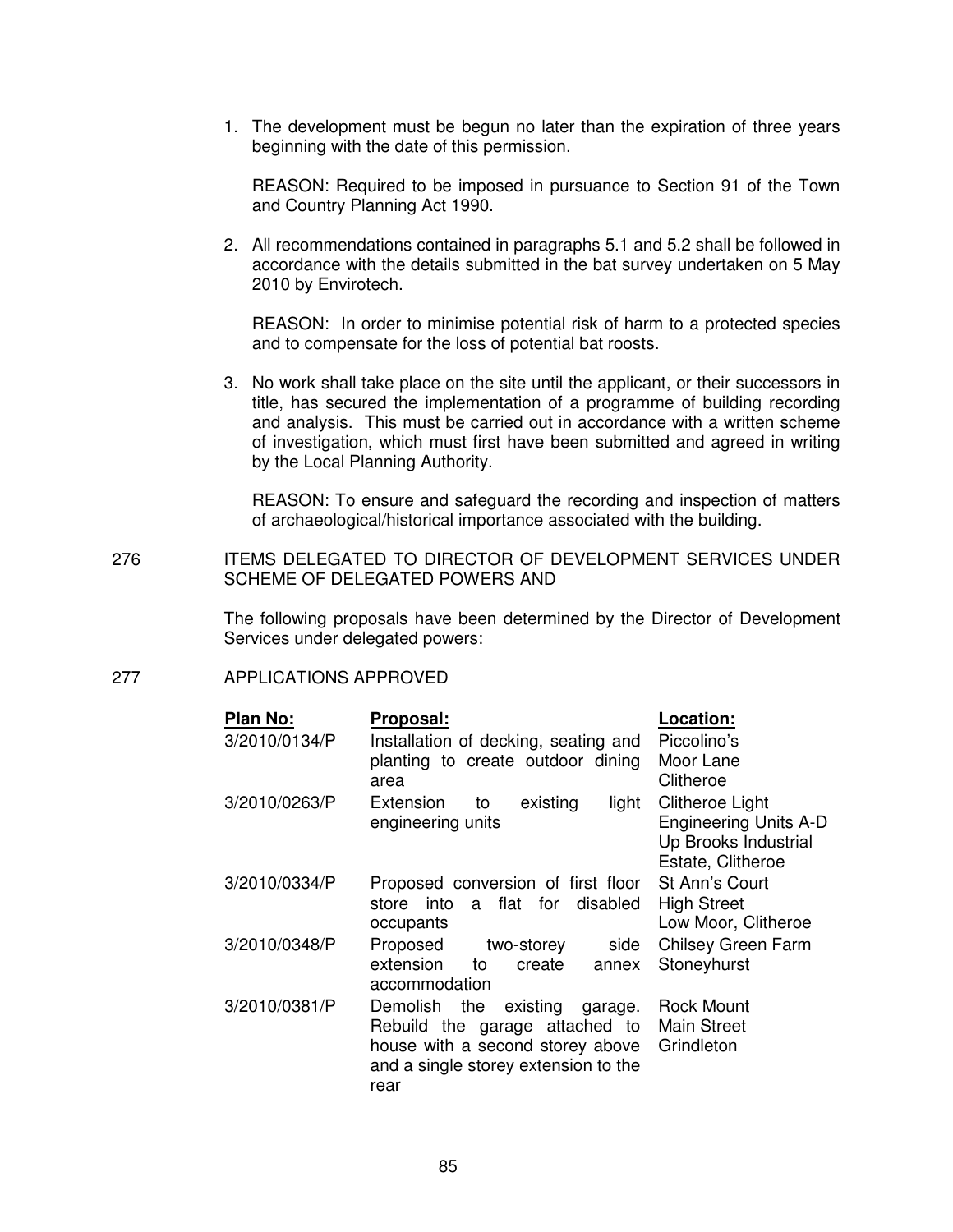| Plan No:               | Proposal:                                                                                                                                                                                | <b>Location:</b>                                                           |
|------------------------|------------------------------------------------------------------------------------------------------------------------------------------------------------------------------------------|----------------------------------------------------------------------------|
| 3/2010/0397/P          | Remove the existing conservatory.<br>Proposed construction of a two<br>storey side<br>extension,<br>rear<br>conservatory and rebuild the front<br>porch                                  | 21 Moorland Avenue<br>Clitheroe                                            |
| 3/2010/0429/P          | Improvements and alteration to the<br>existing garage/store to provide<br>ancillary guest accommodation                                                                                  | Dovesyke Farm<br>Eaves Hall Lane<br><b>West Bradford</b>                   |
| 3/2010/0436/P          | <b>Demolition</b><br>of<br>redundant<br>agricultural sheds. Conversion and<br>extension of existing barns to 2no.<br>new dwellings and improvements<br>to existing access (Resubmission) | Lawson House Farm<br>Bolton-by-Bowland                                     |
| 3/2010/0442/P          | Internal alterations at ground floor<br>between no's 32 and 34 to create<br>retail shop at ground floor and<br>separate offices at first floor                                           | 32-34 Berry Lane<br>Longridge                                              |
| 3/2010/0443/P          | Proposed animal barn                                                                                                                                                                     | <b>Stables Cottage</b><br>Wolfen Hall, Chipping                            |
| 3/2010/0451/P          | Proposed single storey Edwardian<br>type conservatory to the rear of                                                                                                                     | 28 Chesterbrook<br>Ribchester                                              |
| 3/2010/0452/P          | Proposed construction of a rear<br>two-storey extension                                                                                                                                  | 10 Whalley Road<br><b>Hurst Green</b>                                      |
| 3/2010/0470/P          | Erection<br>of<br>welfare<br>facility,<br>associated landscaping and car<br>parking                                                                                                      | Samlesbury Aerodrome<br>Myerscough Road<br><b>Balderstone</b>              |
| 3/2010/0471/P          | Remove existing conservatory to<br>side<br>elevation<br>and<br>build<br>new<br>garden room                                                                                               | 1 Cockhill Cottages<br>Accrington Road<br>Whalley                          |
| 3/2010/0476/P<br>(ABC) | Insertion of two no conservation<br>roof lights into the west (rear)<br>elevation of the roof, reformation of<br>original gable window in south<br>elevation and associated works        | Eaves House<br>Farmhouse<br><b>Waddington Road</b><br><b>West Bradford</b> |
| 3/2010/0478/P          | Proposed<br>two-storey<br>rear<br>side<br>extension,<br>single<br>storey<br>extension and internal alterations                                                                           | 2 Masefield Close<br><b>Brockhall Village</b><br>Old Langho                |
| 3/2010/0479/P<br>(ABC) | Repair the existing roof                                                                                                                                                                 | Eaves House<br>Farmhouse<br><b>Waddington Road</b><br><b>West Bradford</b> |
| 3/2010/0481/P          | Application for the discharge of<br>No<br>(materials) of<br>condition<br>5<br>planning permission 3/1994/0025/P                                                                          | The Old Farmhouse<br><b>Rimington Lane</b><br>Rimington                    |
| 3/2010/0494/P          | Proposed<br>conversion of garage<br>into living accommodation (P.D.<br>removed)                                                                                                          | 1 Bowland Close<br>Longridge                                               |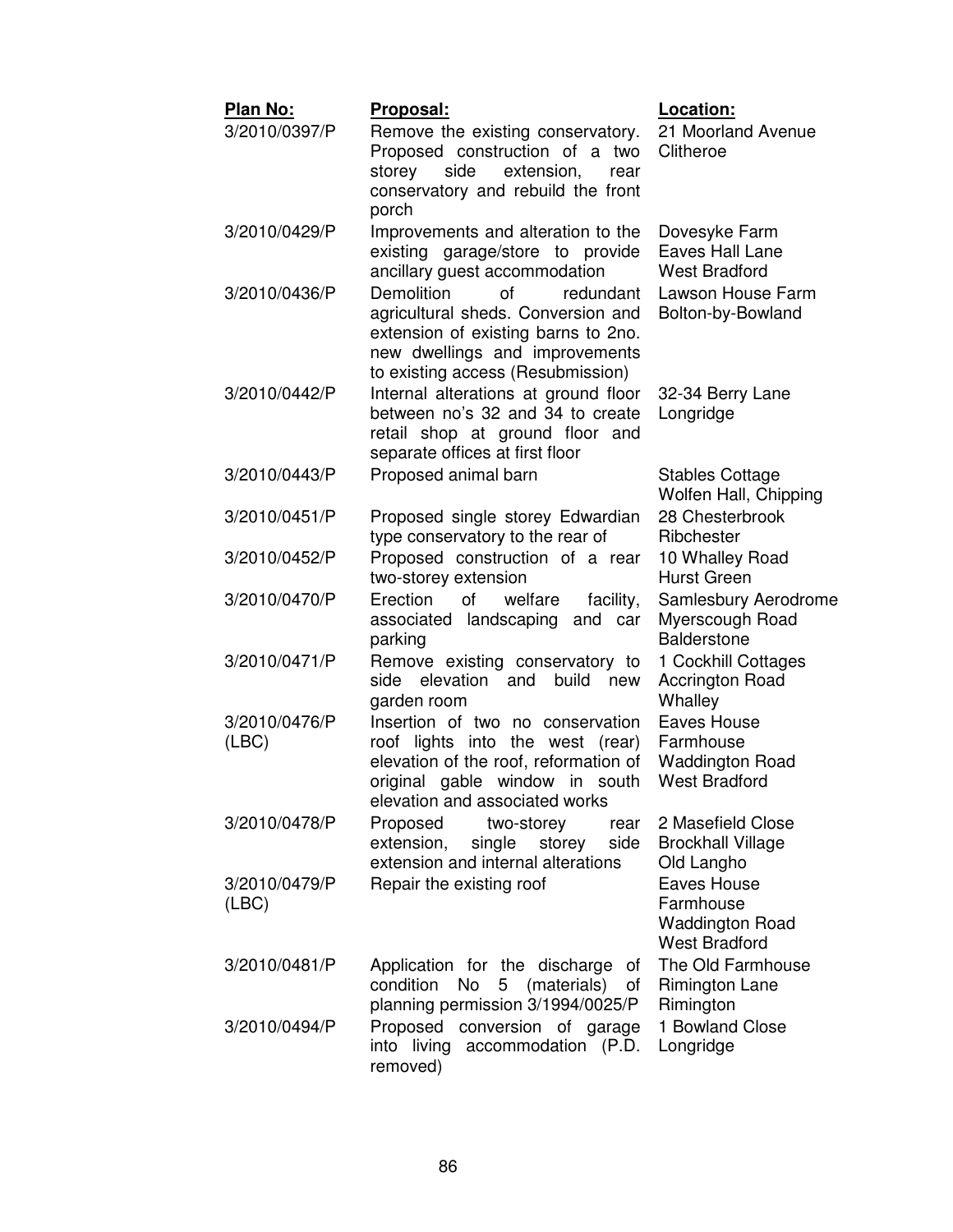| <b>Plan No:</b> | <u> Proposal:</u>                                                                                                                                                                                                                                                                                                                                   | Location:                                                                 |
|-----------------|-----------------------------------------------------------------------------------------------------------------------------------------------------------------------------------------------------------------------------------------------------------------------------------------------------------------------------------------------------|---------------------------------------------------------------------------|
| 3/2010/0495/P   | Proposed construction of an all-<br>weather multi use-playing surface<br>with 3m high weld mesh fencing,<br>consolidation and extension of<br>existing footpath and associated<br>landscaping                                                                                                                                                       | <b>Bowland County High</b><br>School, Sawley Road<br>Grindleton           |
| 3/2010/0497/P   | Two<br>extensions<br>first<br>including<br>storey extension over garage to<br>form new internal rooms, ground<br>floor and first floor extension to<br>principal entrance to form new<br>staircase. External envelope to be<br>rendered, new balcony formed at<br>first floor to rear elevation. Minor<br>internal amendments to existing<br>spaces | 9 Bosburn Drive<br><b>Mellor Brook</b>                                    |
| 3/2010/0502/P   | Proposed change of use of A2<br>office accommodation at first floor<br>to form a single residential flat                                                                                                                                                                                                                                            | 1 New Market Street<br>Clitheroe                                          |
| 3/2010/0504/P   | Application for the discharge of<br>condition No 3 (historic building<br>report) and condition No 4 (ground<br>investigation report) of planning<br>permission 3/2009/0664/P                                                                                                                                                                        | <b>Watery Gate Farm</b><br><b>Watery Gate Lane</b><br>Bleasdale, Chipping |
| 3/2010/0505/P   | Three gable signs on a proposed<br>food store and one flagpole type<br>sign at entrance to the proposed<br>car park, all with static internal<br>illumination                                                                                                                                                                                       | Shawbridge Mill<br>Shawbridge Street<br>Clitheroe                         |
| 3/2010/0515/P   | Application for the discharge of<br>condition 5 (building record) of<br>planning consent 3/2005/0434/P                                                                                                                                                                                                                                              | Craven Fold Farm<br>Dinckley                                              |
| 3/2010/0519/P   | Construction of a ménage adjacent<br>to the proposed stables $-$ see<br>planning consent 3/2009/0692/P                                                                                                                                                                                                                                              | <b>Higher Birks House</b><br><b>Birks Brow</b><br>Thornley-with-Wheatley  |
| 3/2010/0522/P   | Application to convert no. 10 back<br>to two separate dwellings (no's 8<br>and 10 original)                                                                                                                                                                                                                                                         | 10 Windy Street<br>Chipping                                               |
| 3/2010/0529/P   | Conversion of an existing detached<br>barn to form a dwelling                                                                                                                                                                                                                                                                                       | The Barn (No 2)<br>High House Farm<br>Dilworth, Longridge                 |
| 3/2010/0530/P   | The<br>removal<br>existing<br>οf<br>an<br>parapet<br>wall<br>to<br>masonry<br>a<br>built<br>previously<br>single<br>storey<br>garage extension to be replaced<br>with a Mansard effect slate roof<br>above the flat garage roof                                                                                                                     | 106 Ribchester Road<br>Clayton-le-Dale                                    |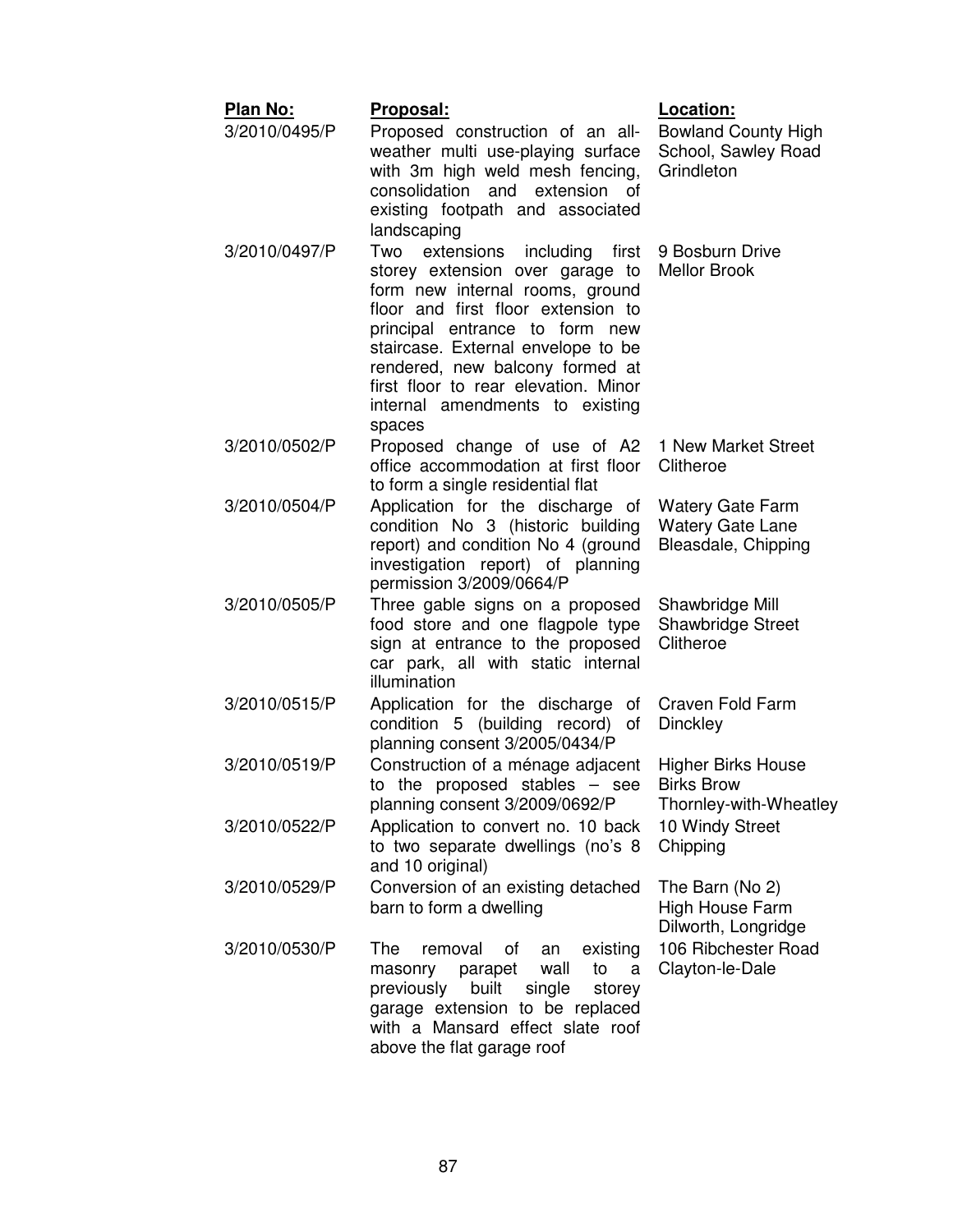| Plan No:<br>3/2010/0533/P | <u>Proposal:</u><br>Works including the removal of<br>existing previous extensions and<br>outbuildings,<br>plus<br>the<br>re-<br>presentation of the existing two<br>storey<br>house.<br>Proposed<br>extensions<br>provide<br>lounge,<br>a<br>kitchen/dining<br>additional<br>room,<br>ancillary<br>bedrooms<br>plus<br>accommodation | Location:<br>Withgill Lodge<br><b>Withgill Fold</b><br>Withgill<br>Clitheroe         |
|---------------------------|---------------------------------------------------------------------------------------------------------------------------------------------------------------------------------------------------------------------------------------------------------------------------------------------------------------------------------------|--------------------------------------------------------------------------------------|
| 3/2010/0535/P             | Proposed construction of a lift<br>shaft, ground floor lobby<br>with<br>associated<br>disabled<br>access,<br>accessible W.C facility and ground<br>floor bedroom with an en-suite                                                                                                                                                     | <b>Beech Grove</b><br><b>Residential Home</b><br><b>St Pauls Street</b><br>Clitheroe |
| 3/2010/0541/P             | Retrospective application for the<br>erection of a replacement garage in<br>the rear garden                                                                                                                                                                                                                                           | East Bank<br>78 Whalley Road<br>Wilpshire                                            |
| 3/2010/0543/P             | Application for the discharge of<br>condition no. 4 (containment of<br>of<br>planning<br>manure)<br>consent<br>3/2008/0694/P at land adjacent                                                                                                                                                                                         | Beechwood<br>Osbaldeston Lane<br>Osbaldeston                                         |
| 3/2010/0546/P             | Proposed conservatory to<br>be<br>erected on the side elevation of the<br>dwelling and insertion of first floor<br>window                                                                                                                                                                                                             | Delph Rock<br><b>Bowland Gate Lane</b><br><b>West Bradford</b>                       |
| 3/2010/0547/P             | Installation of slurry lagoon to serve<br>the dairy enterprise                                                                                                                                                                                                                                                                        | Mason Green Farm<br><b>Clitheroe Road</b><br><b>Bashall Eaves</b><br>Clitheroe       |
| 3/2010/0551/P             | Proposed formation of a first floor<br>self-contained flat and ground floor<br>alterations to form a travel agency<br>with a single storey rear extension                                                                                                                                                                             | 54 Derby Road<br>Longridge                                                           |
| 3/2010/0552/P             | Proposed two-storey side<br>extension and single storey rear<br>extension                                                                                                                                                                                                                                                             | 11 Meadowlands<br>Low Moor                                                           |
| 3/2010/0553/P             | Two storey side extension                                                                                                                                                                                                                                                                                                             | 5 Higher Road<br>Longridge                                                           |
| 3/2010/0558/P             | Change of use and alteration to<br>attached barn to form dwelling<br>(Resubmission)                                                                                                                                                                                                                                                   | Pages Farm<br>Woodhouse Lane<br>Slaidburn                                            |
| 3/2010/0559/P             | Demolition<br>οf<br>the<br>existing<br>conservatory and erection of a two-<br>storey rear<br>extension<br>on the<br>conservatory footprint                                                                                                                                                                                            | 29 Redwood Drive<br>Longridge                                                        |
| 3/2010/0560/P             | Single storey extension to rear of<br>an existing attached garage                                                                                                                                                                                                                                                                     | 24 Willows Park Lane<br>Longridge                                                    |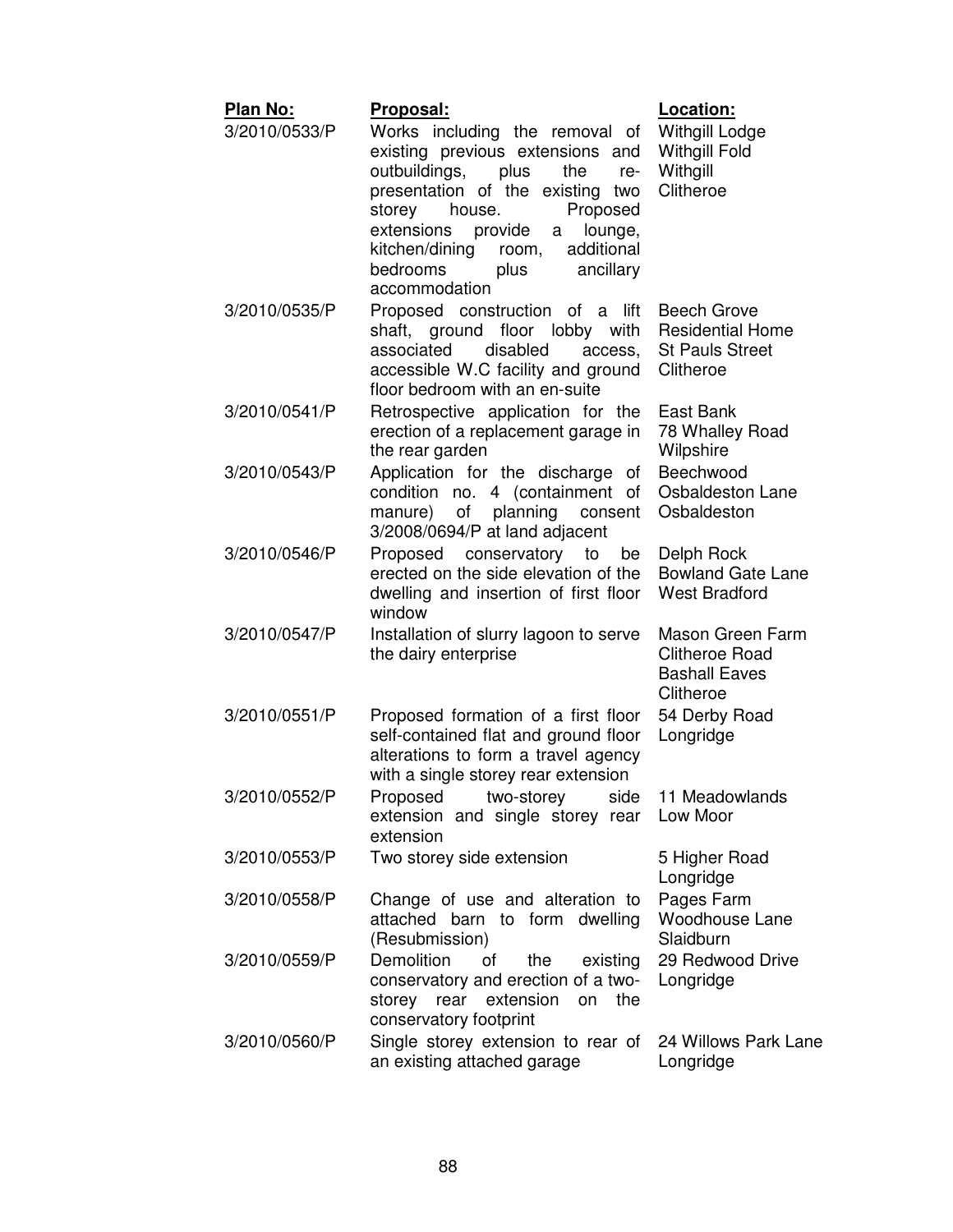| Plan No:      | Proposal:                                                                                                                                                                                                                                                                                                                                                        | Location:                                                     |
|---------------|------------------------------------------------------------------------------------------------------------------------------------------------------------------------------------------------------------------------------------------------------------------------------------------------------------------------------------------------------------------|---------------------------------------------------------------|
| 3/2010/0563/P | Proposed erection of golf practice<br>bay shelter                                                                                                                                                                                                                                                                                                                | Longridge Golf Club<br>Fell Barn, Jeffrey Hill<br>Longridge   |
| 3/2010/0569/P | Proposed conversion of a barn to<br>one residential dwelling.                                                                                                                                                                                                                                                                                                    | Barn adjacent to Shays<br>Cottage, Tosside<br>Skipton         |
| 3/2010/0571/P | Application for the discharge of<br>condition 4 (materials) and<br>condition 8 (containment/storage of<br>manure) of planning consent<br>3/2009/0933/P                                                                                                                                                                                                           | Salesbury Hall Farm<br>Salesbury Hall Road<br>Ribchester      |
| 3/2010/0580/P | Install a drop kerb                                                                                                                                                                                                                                                                                                                                              | 72 Padiham Road<br>Sabden                                     |
| 3/2010/0586/P | Demolition of the existing dwelling<br>with<br>replacement<br>and<br>new<br>a<br>dwelling (Resubmission)                                                                                                                                                                                                                                                         | The Chalet<br>Lower Newhouse Farm<br>Cross Lane<br>Waddington |
| 3/2010/0601/P | Proposed extension of existing<br>front<br>and<br>dormers<br>rear<br>and<br>construction of garden wall on<br>boundary with George Lane                                                                                                                                                                                                                          | 9 George Lane<br>Read                                         |
| 3/2010/0614/P | Application for a non material<br>amendment to planning permission<br>3/2009/0677/P.<br>The<br>applicant<br>wishes to reduce the length of the<br>proposed conservatory to 4000mm<br>in line with permitted development<br>rights, so as not to have to fit<br>obscure glazing to the boundary<br>line                                                           | 4 St Nicholas Avenue<br>Sabden                                |
| 3/2010/0622/P | Application<br>for<br>non-material<br>a<br>amendment to planning consent<br>$3/2009/0566/P$ – relocation of the<br>detached garage to comply with<br>critical roof exclusion zone over the<br>established oak tree; substitution of<br>two garage doors instead of the<br>three approved and variation to<br>size and location of velux roof<br>lights on house. | Shire Lane Farm<br>Shire Lane<br><b>Hurst Green</b>           |
| 3/2010/0628/P | Resubmission of an application to<br>convert a redundant cottage and<br>adjacent barn into a residential<br>dwelling                                                                                                                                                                                                                                             | Moornook Farm<br>Clitheroe Road, Dutton                       |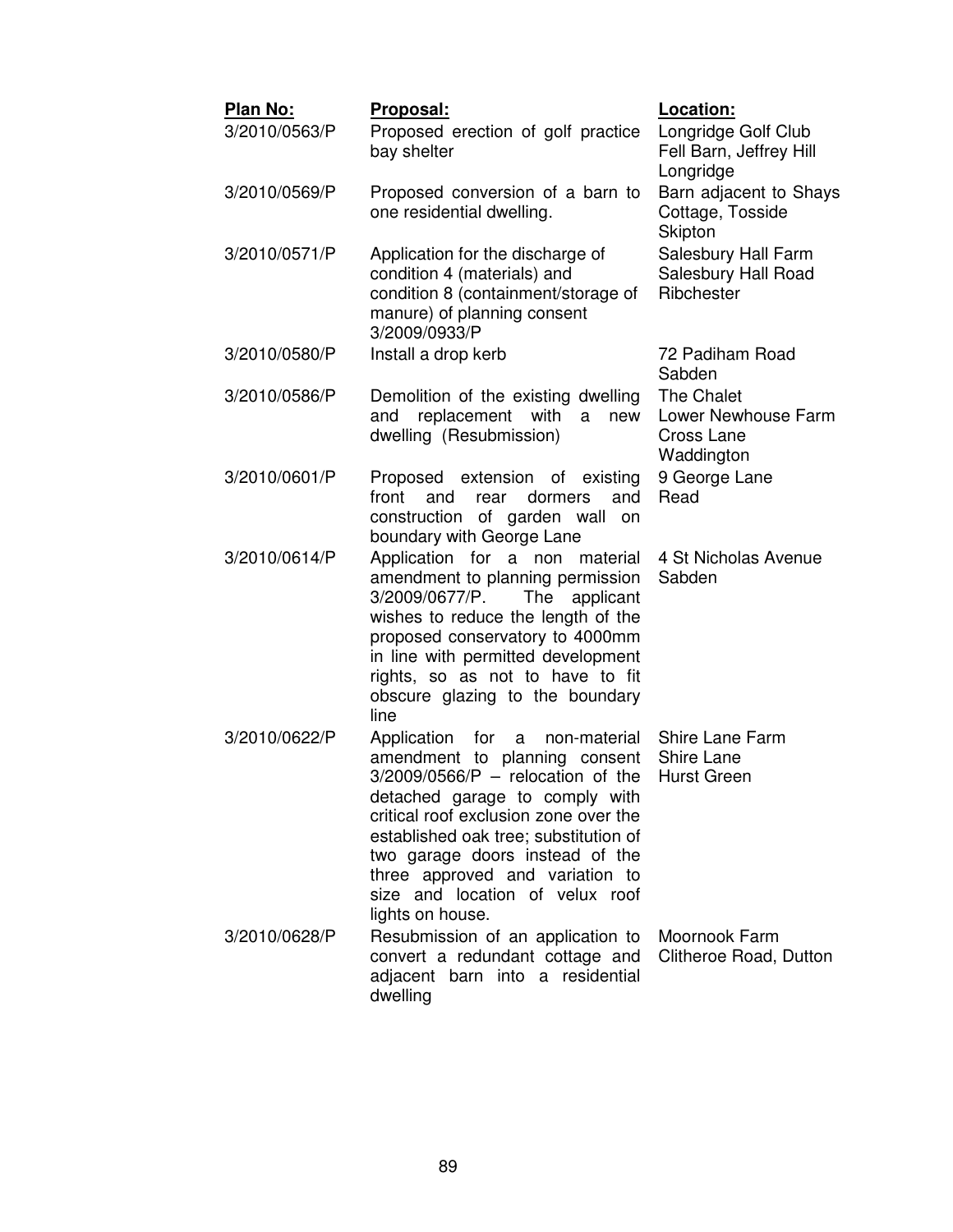| Plan No:      | Proposal:                                                                                                                                                                                                                                                                                                                                                                                                       | Location:                                                         |
|---------------|-----------------------------------------------------------------------------------------------------------------------------------------------------------------------------------------------------------------------------------------------------------------------------------------------------------------------------------------------------------------------------------------------------------------|-------------------------------------------------------------------|
| 3/2010/0638/P | Application for a non-material<br>amendment to planning consent<br>$3/2009/0107/P$ - to move the<br>position of the front door approx.<br>1.8m to the west and provide<br>additional windows to the east<br>elevation                                                                                                                                                                                           | Sandybank Cottage<br>Folly Lane<br>Chipping                       |
| 3/2010/0664/P | Application for a none material<br>amendment to planning permission<br>3/2009/0841/P<br>comprising<br>revisions to fenestration, alterations<br>chimneys/roof lights<br>and<br>to<br>alteration to basement size                                                                                                                                                                                                | Dennisfield House<br><b>Rimington Lane</b><br>Rimington           |
| 3/2010/0668/P | Application<br>for<br>non-material<br>amendment to planning consent<br>$3/2009/0646/P$ , to allow revision of<br>rear boundary of properties from<br>2m high (on garden side) brick wall<br>to concrete post and timber panel<br>fence; revision of rear access to<br>properties to improve privacy of<br>rear gardens and revision<br>0t<br>communal space to the apartments<br>from grass to paving to reduce | <b>Bobbin Mill Terrace</b><br><b>Victoria Street</b><br>Longridge |

278 APPLICATIONS REFUSED

| Plan No:      | Proposal:                                                                                                                                                                                                                                                                       | Location: | <b>Reasons for</b><br><b>Refusal</b>                                                                                                                                                                                                                                                                            |
|---------------|---------------------------------------------------------------------------------------------------------------------------------------------------------------------------------------------------------------------------------------------------------------------------------|-----------|-----------------------------------------------------------------------------------------------------------------------------------------------------------------------------------------------------------------------------------------------------------------------------------------------------------------|
| 3/2010/0002/P | Proposed erection Cherry Hall<br>of 2no. affordable Grindleton<br>dwellings in<br>the<br>garden of<br>the<br>existing<br>house,<br>demolition<br>οf<br>outbuilding,<br>re-<br>aligning<br>οf<br>vehicular access to<br>Hall and<br>Cherry<br>removal of part of<br>wall to site |           | Contrary to P<br>G1, ENV1 an<br>of the Ribble<br>Districtwide L<br>and PPS5 as<br>proposed nev<br>dwellings by v<br>their design, s<br>size, massing<br>location on sit<br>be harmful to<br>character and<br>appearance c<br>the Forest of<br>A.O.N.B. and<br>Grindleton CA<br>Contrary to P<br>by virtue of th |

maintenance issues

# **Refusal**

ntrary to Policies ENV1 and ENV16 ne Ribble Valley rictwide Local Plan PPS5 as the posed new llings by virtue of r design, scale, sing and  $\widetilde{\mathbf{r}}$  ation on site would harmful to the racter and earance of both Forest of Bowland N.B. and the dleton CA. Contrary to Policy H20 by virtue of the submitted S106, as the development

Cont ……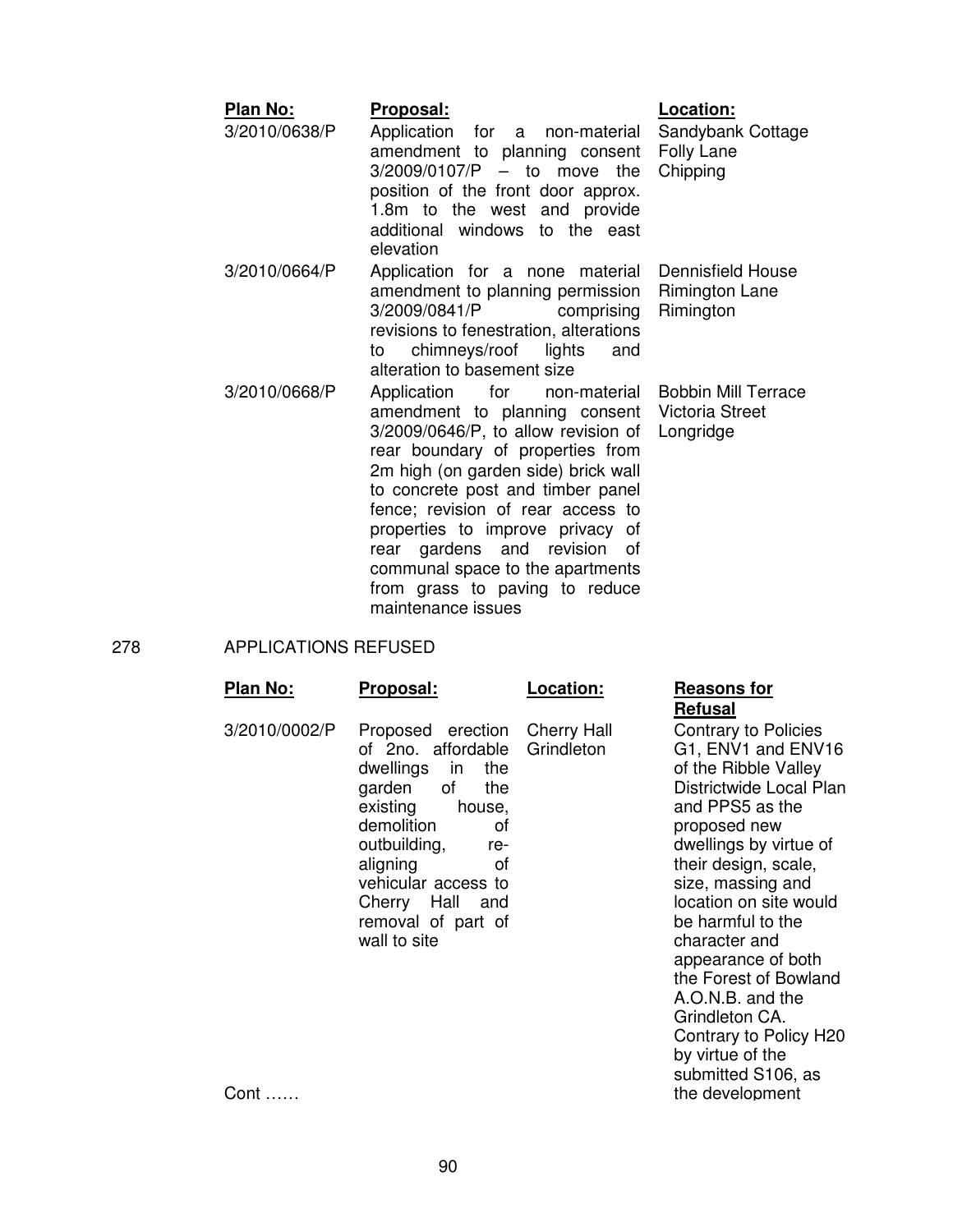| Plan No:<br>Cont'd | Proposal:                                                                                                                                                                                                                                                                                                                                                                              | Location:                                                | <b>Reasons for</b><br>Refusal<br>proposed would not<br>meet a proven local<br>need. Insufficient<br>information.                                                                                                                                                                                                                            |
|--------------------|----------------------------------------------------------------------------------------------------------------------------------------------------------------------------------------------------------------------------------------------------------------------------------------------------------------------------------------------------------------------------------------|----------------------------------------------------------|---------------------------------------------------------------------------------------------------------------------------------------------------------------------------------------------------------------------------------------------------------------------------------------------------------------------------------------------|
| 3/2010/0321/P      | Change<br>οf<br>use<br>from empty shop to<br>walk-in taxi booking<br>office and airport,<br>minibus<br>and<br>disabled<br>vehicle<br>hire                                                                                                                                                                                                                                              | 84 Lowergate<br>Clitheroe                                | Policy G1 - detriment<br>to highway safety and<br>nearby residential<br>amenity.                                                                                                                                                                                                                                                            |
| 3/2010/0418/P      | Removal<br>οf<br>outbuildings<br>and<br>building of a two<br>storey<br>extension<br>onto the side of the<br>existing<br>building.<br>Reinstate<br>double<br>height windows to<br>of<br>front<br>existing<br>building.<br>Create<br>drive from existing<br>road access point.<br>This will require a<br>change of use from<br>agricultural<br>to<br>domestic for<br>the<br>access drive | The Old School<br>Room<br><b>Walker Fold</b><br>Chaigley | Policies G1, ENV1,<br>H <sub>10</sub> and SPG:<br><b>Extensions and</b><br>Alterations to<br>Dwellings - over<br>prominent and<br>discordant feature to<br>the detriment of the<br>appearance of the<br>property itself and the<br>appearance and<br>character of the Forest<br>of Bowland Area of<br><b>Outstanding Natural</b><br>Beauty. |
| 3/2010/0503/P      | Single storey rear<br>extension                                                                                                                                                                                                                                                                                                                                                        | 9 Bramley View<br><b>Barrow</b>                          | G1, H10, and SPG<br>"Extensions and<br>Alterations to<br>Dwellings" – Loss of<br>light and overbearing<br>impact to the<br>detriment of<br>neighbouring<br>residential amenity                                                                                                                                                              |
| 3/2010/0585/P      | Proposed<br>new<br>the<br>porch<br>on<br>floor<br>ground<br>and<br>dormers to the front<br>and rear roof slope                                                                                                                                                                                                                                                                         | 2 Timbrells<br>Avenue<br>Sabden                          | G <sub>1</sub><br>ENV <sub>16</sub><br>and<br>Incongruous<br>development<br>to<br>the<br>detriment of the visual<br>amenity<br>οf<br>the<br>conservation area.                                                                                                                                                                              |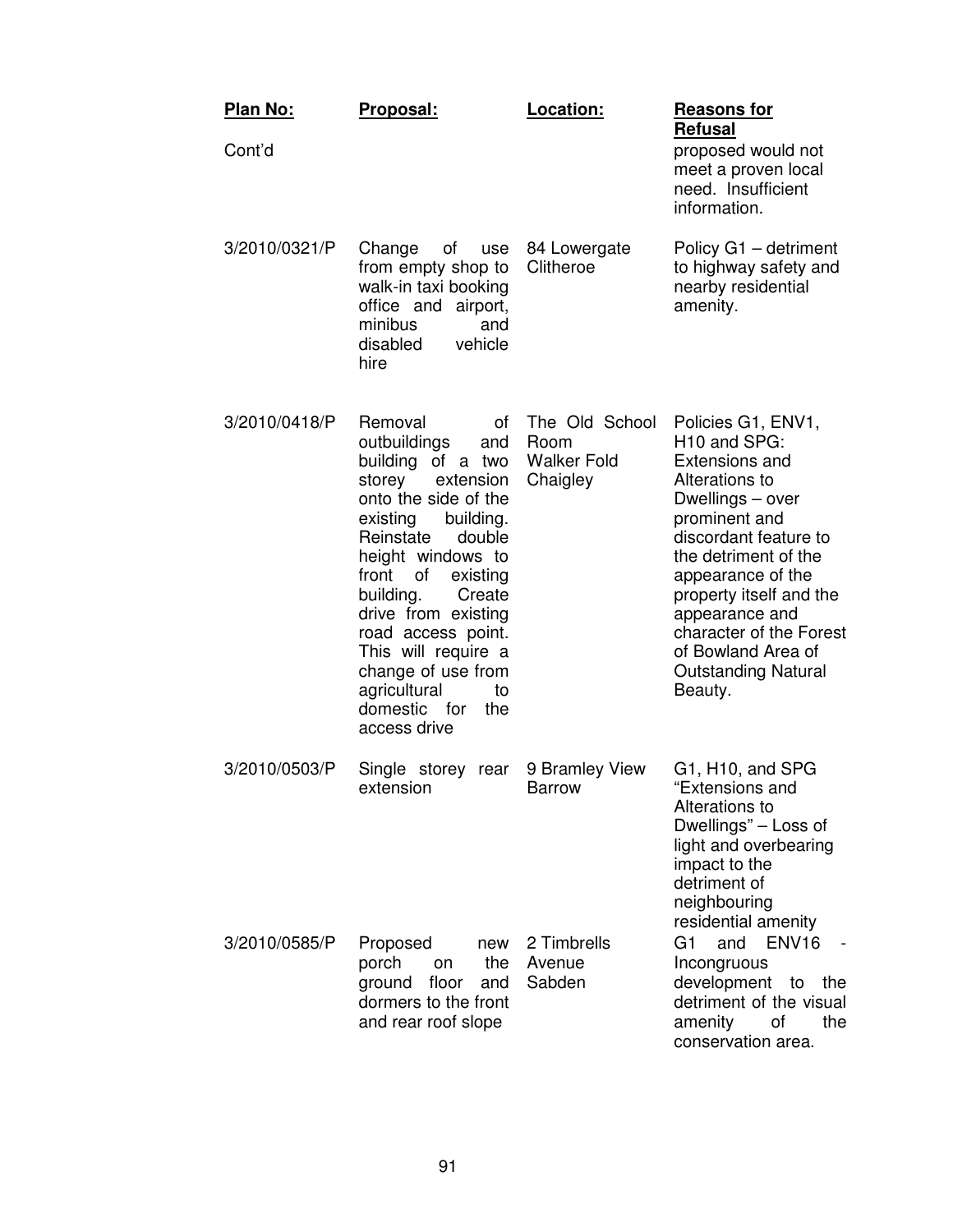- 279 SECTION 106 APPLICATIONS
	- **Plan No:** Proposal/Location: Progress: None

280 AGRICULTURAL NOTIFICATIONS WHERE PLANNING CONSENT WILL **NOT** BE NECESSARY

> **Plan No:** Proposal: **Proposal:** Location: 3/2010/062/P All weather housing for pigs Sedgwicks Farm

Grunsagill Road **Tosside** 

281 CERTIFICATE OF LAWFULNESS FOR A PROPOSED USE OR DEVELOPMENT

| Plan No:      | <b>Proposal:</b>                                                                                                                                                  | Location: |
|---------------|-------------------------------------------------------------------------------------------------------------------------------------------------------------------|-----------|
| 3/2010/0512/P | Application for a Certificate of 26 Mitton Road<br>Lawfulness for the proposed Whalley<br>building of an aviary within the<br>curtilage of a residential dwelling |           |
|               |                                                                                                                                                                   |           |

## 282 APPLICATIONS WITHDRAWN

| <b>Plan No:</b> | Proposal:                                                                                                             | Location:                                                 |
|-----------------|-----------------------------------------------------------------------------------------------------------------------|-----------------------------------------------------------|
| 3/2009/0286/P   | Loft conversion with three flat roof<br>rear dormers and removal of rear<br>apexes to accommodate loft living         | 6 Hammond Drive<br>Read                                   |
| 3/2009/0868/P   | Variation of condition                                                                                                | <b>Hawkshaw Farm</b><br>Longsight Road<br>Clayton-le-Dale |
| 3/2009/0877/P   | Application to vary condition 2 of<br>planning consent 3/2008/0945 to<br>allow longer opening hours                   | Genos<br>39 Berry Lane<br>Longridge                       |
| 3/2009/0878/P   | Balcony                                                                                                               | 3 Bridge End<br>Billington                                |
| 3/2009/1034/P   | Change of use from industrial to<br>leisure use                                                                       | Units 12-15 Primrose<br>Mill, Primrose Road<br>Clitheroe  |
| 3/2010/0168/P   | Outline application for agricultural<br>workers dwelling                                                              | <b>Brockthorn Farm</b><br>Wigglesworth Road<br>Tosside    |
| 3/2010/0261/P   | 5 two bedroomed terraced houses<br>(including one affordable house)                                                   | Former Village Hall site<br>Kirklands, Chipping           |
| 3/2010/0369/P   | Confirmation as to whether all<br>obligations in the Section<br>106<br>Agreement 12-9-1994 have been<br>complied with | <b>7 Colthirst Drive</b><br>Clitheroe                     |
| 3/2010/0372/P   | New poultry building – phased<br>development                                                                          | The Hills Farm<br>Higher Road, Longridge                  |